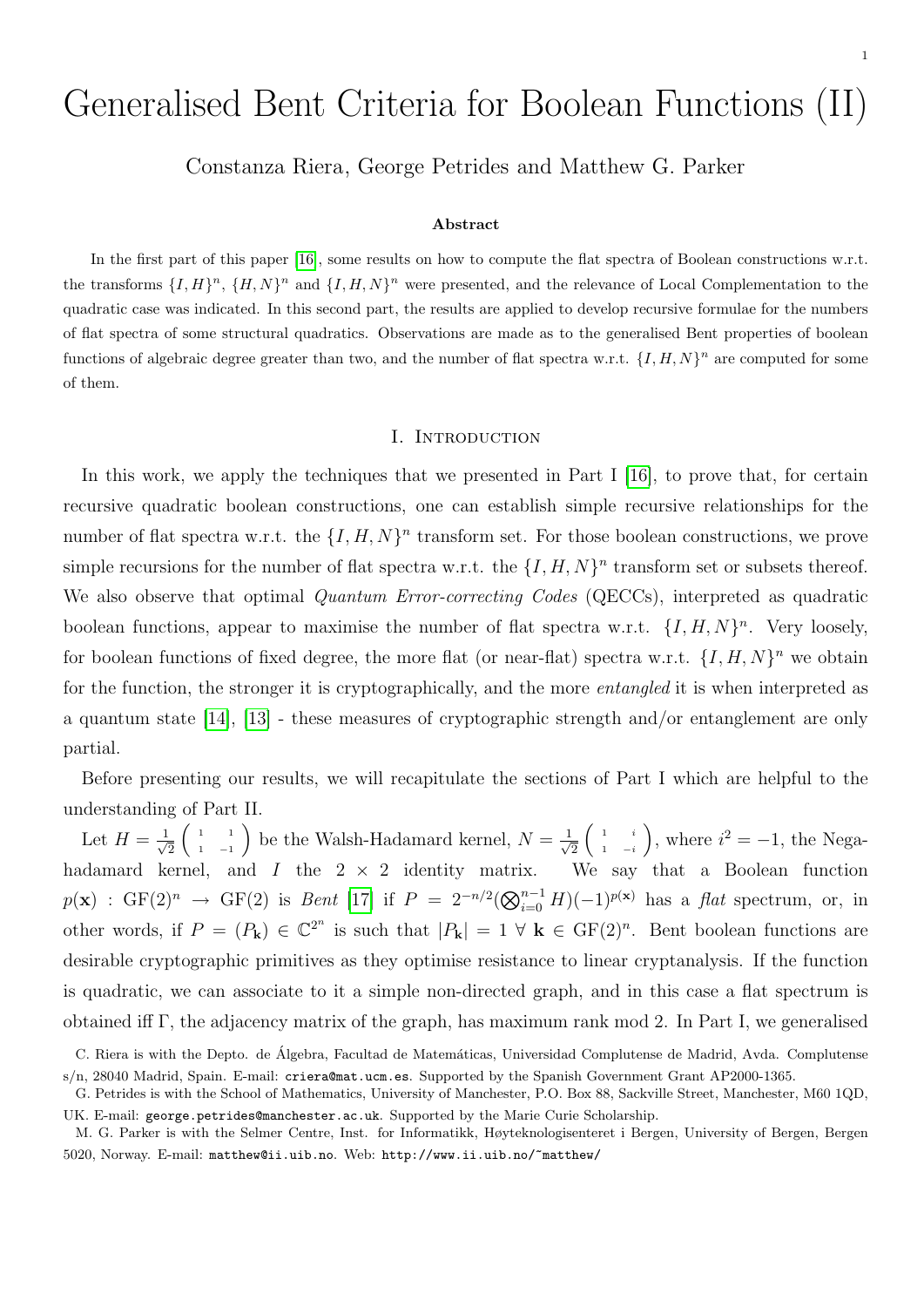this concept, considering not only the Walsh-Hadamard transform  $\bigotimes_{i=0}^{n-1} H$ , but the complete set of unitary transforms

$$
\{I, H, N\}^n = \bigotimes_{j \in \mathbf{R_I}} I_j \bigotimes_{j \in \mathbf{R_H}} H_j \bigotimes_{j \in \mathbf{R_N}} N_j ,
$$

where the sets  $\mathbf{R}_{\text{I}}, \mathbf{R}_{\text{H}}$  and  $\mathbf{R}_{\text{N}}$  form a partition of the set of vertices  $\{0, \ldots, n-1\}$ . With this generalised criterion, we study the number of flat spectra of a function w.r.t.  $\{I, H, N\}^n$ . We also consider the number of flat spectra w.r.t. some subsets of  $\{I, H, N\}^n$ , namely  $\{H, N\}^n$  (when  $\mathbf{R}_{\mathbf{I}} = \emptyset$ ) and  $\{I, H\}^n$  (when  $\mathbf{R}_{\mathbf{N}} = \emptyset$ ). Note that the Walsh-Hadamard transform,  $\{H\}^n$ , is the intersection of these subsets. We prove that a function will have a flat spectrum w.r.t. a transform in  $\{I, H, N\}^n$  iff a certain modification of its adjacency matrix, concretely the matrix resultant of the following actions, has maximum rank mod 2:

- for  $i \in \mathbf{R}_{\mathbf{I}}$ , we erase the  $i^{th}$  row and column
- for  $i \in \mathbf{R}_{N}$ , we subsitute 0 for 1 in position  $[i, i]$
- for  $i \in \mathbf{R}_{\mathbf{H}}$ , we leave the  $i^{th}$  row and column unchanged.

In sections [II,](#page-2-0) [III](#page-6-0) and [IV,](#page-10-0) we compute, by means of this modified matrix and using the result exposed above, the number of flat spectra for some Boolean functions w.r.t  $\{H, N\}^n$ ,  $\{I, H\}^n$  and  $\{I, H, N\}^n$  respectively. It is desirable to identify boolean functions which maximise the number of flat spectra w.r.t.  $\{I, H, N\}^n$ , as this is an indicator of high *entanglement* for the corresponding pure multipartite quantum states which are represented by the boolean functions [\[14\]](#page-16-1), [\[13\]](#page-15-0) (see Part I [\[16\]](#page-16-0)). We will see that the quadratic line and clique functions appear to maximise the number of flat spectra w.r.t.  $\{H, N\}^n$  and  $\{I, H\}^n$ , respectively, and that the quadratic functions representing high-distance QECCs appear to maximise the number of flat spectra w.r.t.  $\{I, H, N\}^n$ . Recent graphical descriptions for these optimal QECCs [\[9\]](#page-15-1) suggest that nested-clique structures may maximise the number of flat spectra w.r.t.  $\{I, H, N\}^n$ . As an initial step towards the analysis of such functions we provide recursive formulae for the number of flat spectra for the 'clique-line-clique' structure.

Some recent papers [\[2\]](#page-15-2), [\[1\]](#page-15-3), [\[3\]](#page-15-4), [\[4\]](#page-15-5) have proposed interlace polynomials to describe interlace/circle graphs. In particular, polynomials  $q(x)$  and  $Q(x)$  are defined, and proved to be certain *Martin poly-*nomials, as proposed by Bouchet [\[5\]](#page-15-6). It can be shown that  $q(x)$  and  $Q(x)$  summarise certain aspects of the spectra of a graph w.r.t.  $\{I, H\}^n$  and  $\{I, H, N\}^n$ , respectively. In particular,  $q(1)$  and  $Q(2)$ evaluate the number of flat spectra w.r.t.  $\{I, H\}^n$  and  $\{I, H, N\}^n$ , respectively. In this paper we will point out links with this work but defer a thorough investigation to a future paper.

Section [V](#page-14-0) contains a few concluding remarks; finally, we give tables summarising our results in the appendix (section [VI\)](#page-17-0).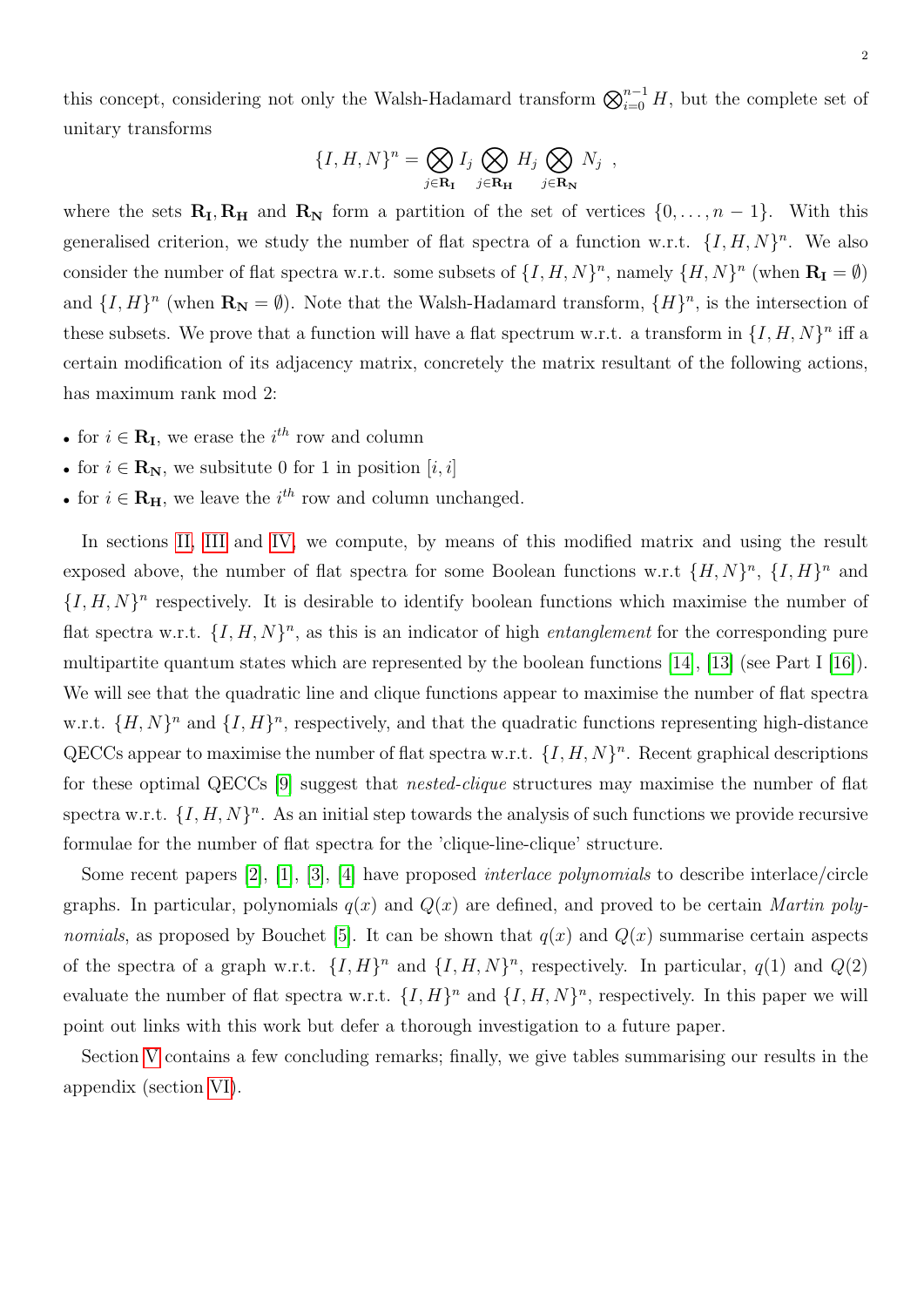# <span id="page-2-0"></span>II. ON THE NUMBER OF FLAT SPECTRA OF QUADRATIC BOOLEAN FUNCTIONS WITH RESPECT TO  $\{H, N\}^n$

We wish to construct boolean functions that have flat spectra w.r.t. the largest possible subset of  $\{H, N\}$ <sup>n</sup> transforms. The multivariate complementary set constructions of [\[15\]](#page-16-3) provide candidate functions. The simplest and strongest of these is the line function (or path graph) [\[18\]](#page-16-4), [\[11\]](#page-15-7), [\[10\]](#page-15-8).

# A. Line

The *line function*,  $p_l(\mathbf{x})$  is defined as

<span id="page-2-1"></span>
$$
p_l(\mathbf{x}) = \sum_{j=0}^{n-2} x_j x_{j+1} + \mathbf{c} \cdot \mathbf{x} + d \quad , \tag{1}
$$

,

.

where  $\mathbf{x}, \ \mathbf{c} \in \mathrm{GF}(2)^n, \ \mathbf{x} = (x_0, \ldots, x_{n-1}),$  and  $d \in \mathrm{GF}(2)$ . Its number of flat spectra with respect to  ${H, N}^n$  is as follows:

<span id="page-2-2"></span>Lemma 1:  $K_n = \#$  flat spectra $(p_l(\mathbf{x}))$  w.r.t.  $\{H, N\}^n = 2^n - K_{n-1}$ , with  $K_1 = 1$ ; in closed form,

$$
K_n = \frac{1}{3} \left( 2^{n+1} + (-1)^n \right)
$$

*Proof:* The generic modified matrix of the line for  $\{H, N\}^n$  is as follows:

$$
\Gamma_{\mathbf{v}} = \left( \begin{array}{cccccc} v_0 & 1 & 0 & 0 & \dots & 0 & 0 \\ 1 & v_1 & 1 & 0 & \dots & 0 & 0 \\ 0 & 1 & v_2 & 1 & \dots & 0 & 0 \\ \vdots & \vdots & \vdots & \vdots & \ddots & \vdots & \vdots \\ 0 & 0 & 0 & 0 & \dots & 1 & v_{n-1} \end{array} \right)
$$

where  $\mathbf{v} = (v_0, \dots, v_{n-1}) \in \mathrm{GF}(2)^n$ .

Computing the determinant, we get the recursion formula

$$
D_n = v_0 D_{n-1} + D_{n-2} \text{ mod } 2 ,
$$

where  $D_{n-j}$  is the determinant of the generic modified matrix of the line in the variables  $x_j, \ldots, x_{n-1}$ . The spectra will be flat iff  $D_n = 1$ . In order to get this, we consider the following cases:

1.  $D_{n-1} = 0, D_{n-2} = 1$ . In this case,  $v_0$  can be 0 or 1.

2.  $D_{n-1} = 1, D_{n-2} = 1$ . In this case,  $v_0 = 0$ .

3.  $D_{n-1} = 1, D_{n-2} = 0$ . In this case,  $v_0 = 1$ .

We then have  $K_n = 2N1 + N2 + N3$ , where Ni is the number of times the i<sup>th</sup> case is true. Note that  $\{v_1, \ldots, v_{n-1}|D_{n-1} = D_{n-2} = 1\} \cup \{v_1, \ldots, v_{n-1}|D_{n-1} = 1, D_{n-2} = 0\} = \{v_1, \ldots, v_{n-1}|D_{n-1} = 1\},$ and therefore  $N2 + N3 = K_{n-1}$ .

We see now that  $\{v_1, \ldots, v_{n-1}|D_{n-1} = 0, D_{n-2} = 1\} = \{v_1, \ldots, v_{n-1}|D_{n-1} = 0\}$ , and so  $N1 = 2^{n-1} - K_{n-1}$ . Suppose  $D_{n-1} = D_{n-2} = 0$ . As  $D_{n-1} = v_1 D_{n-2} + D_{n-3}$ , this implies  $D_{n-3} = 0$ .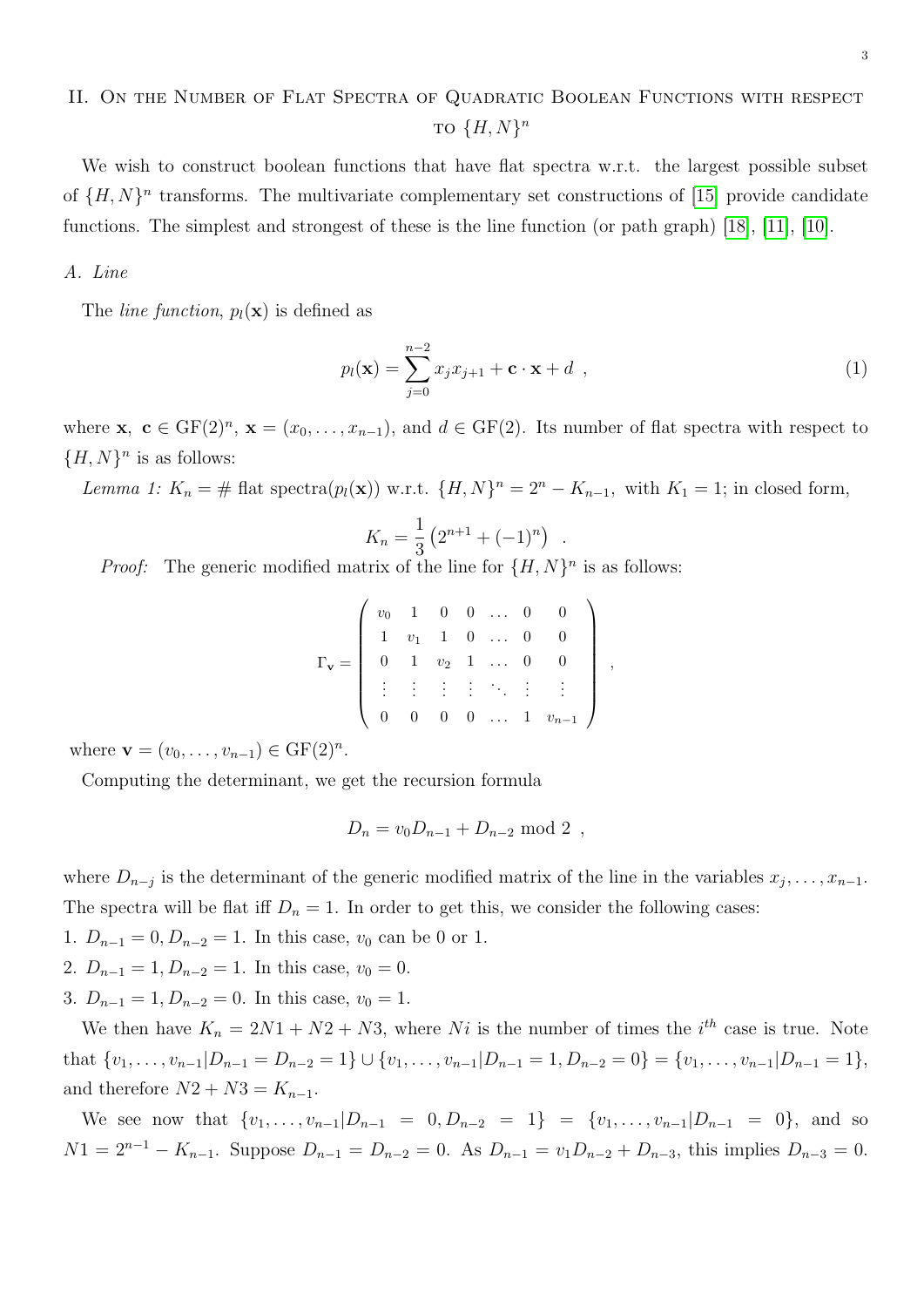By the same argument, we must have  $D_i = 0, 1 \le i \le n-1$ . However, if  $D_1 = v_{n-1} = 0$  then  $D_2 = v_{n-2}v_{n-1} + 1 = 1$ , and this leads to a contradiction.

Finally,  $K_n = 2(2^{n-1} - K_{n-1}) + K_{n-1} = 2^n - K_{n-1}$ . Expanding this recurrence relation, and using  $N_0 = 1$ , we get  $K_n = \sum_{n=1}^n$  $(-1)^{n+k}2^k = \frac{1}{2}$  $(2^{n+1} + (-1)^n)$ . **T** 3  $k=0$ 

B. Clique

We define the *clique function* (that is, the *complete graph*) as,

<span id="page-3-1"></span>
$$
p_c(\mathbf{x}) = \sum_{0 \le i < j \le n-1} x_i x_j \tag{2}
$$

where  $\mathbf{x} = (x_0, \ldots, x_{n-1}) \in \mathrm{GF}(2)^n$ . For this function, the number of flat spectra with respect to  $\{H, N\}^n$  is given as follows:

<span id="page-3-0"></span>Lemma 2:  $K_n = \#$  flat spectra $(p_c(\mathbf{x}))$  w.r.t.  $\{H, N\}^n = K_{n-1} + 1 + (-1)^n$ ; in closed form,

$$
K_n = n + \frac{1 + (-1)^n}{2}
$$

.

Proof: The generic modified adjacency matrix of the clique is as follows:

$$
\Gamma_{\mathbf{v}} = \left( \begin{array}{ccccc} v_0 & 1 & 1 & 1 & \dots & 1 \\ 1 & v_1 & 1 & 1 & \dots & 1 \\ 1 & 1 & v_2 & 1 & \dots & 1 \\ \vdots & \vdots & \vdots & \vdots & \ddots & \vdots \\ 1 & 1 & 1 & 1 & \dots & v_{n-1} \end{array} \right) .
$$

Applying N to the bipolar vector of the clique function,  $(-1)^{p_c(x)}$ , in the position i is equivalent to making  $v_i = 1$ . If two or more of the  $v_i$ 's are 1, then the matrix will not have full rank, so  $|\mathbf{R_N}| \leq 1$ .

First, suppose  $|\mathbf{R}_{N}| = 1$ . Computing the determinant, we get  $D = \det(\Gamma_{\mathbf{v}}) = \det(\Gamma) + m$ , where m is the minor corresponding to  $v_i$ . Obviously, m is the determinant of the adjacency matrix of a clique in  $n-1$  variables. It is easy to show that the clique in n variables is bent iff n is even. So, if n is even, we have  $\det(\Gamma) = 1$ ,  $m = 0$ , and so  $D = 1$ . On the other hand, if n is odd, we have  $\det(\Gamma) = 0$ ,  $m = 1$ , and so  $D = 1$ . This means that for every position in which we choose to apply N, we have a flat spectrum, and therefore we get  $n$  flat spectra for this case.

Now, suppose  $|\mathbf{R_N}| = 0$ . Since the clique is bent in an even number of variables, we have flat spectra iff  $n$  is even.

From the preceding argument, we see that  $K_n = n + \frac{1+(-1)^n}{2}$  $\frac{-1}{2}$ . The recurrence formula follows trivially.

# C. Clique-Line-Clique

By combining the clique and line graphs in certain ways we can get an improvement in the number of flat spectra of a clique in the same number of variables, though we are still far from the number of

 $\overline{\phantom{a}}$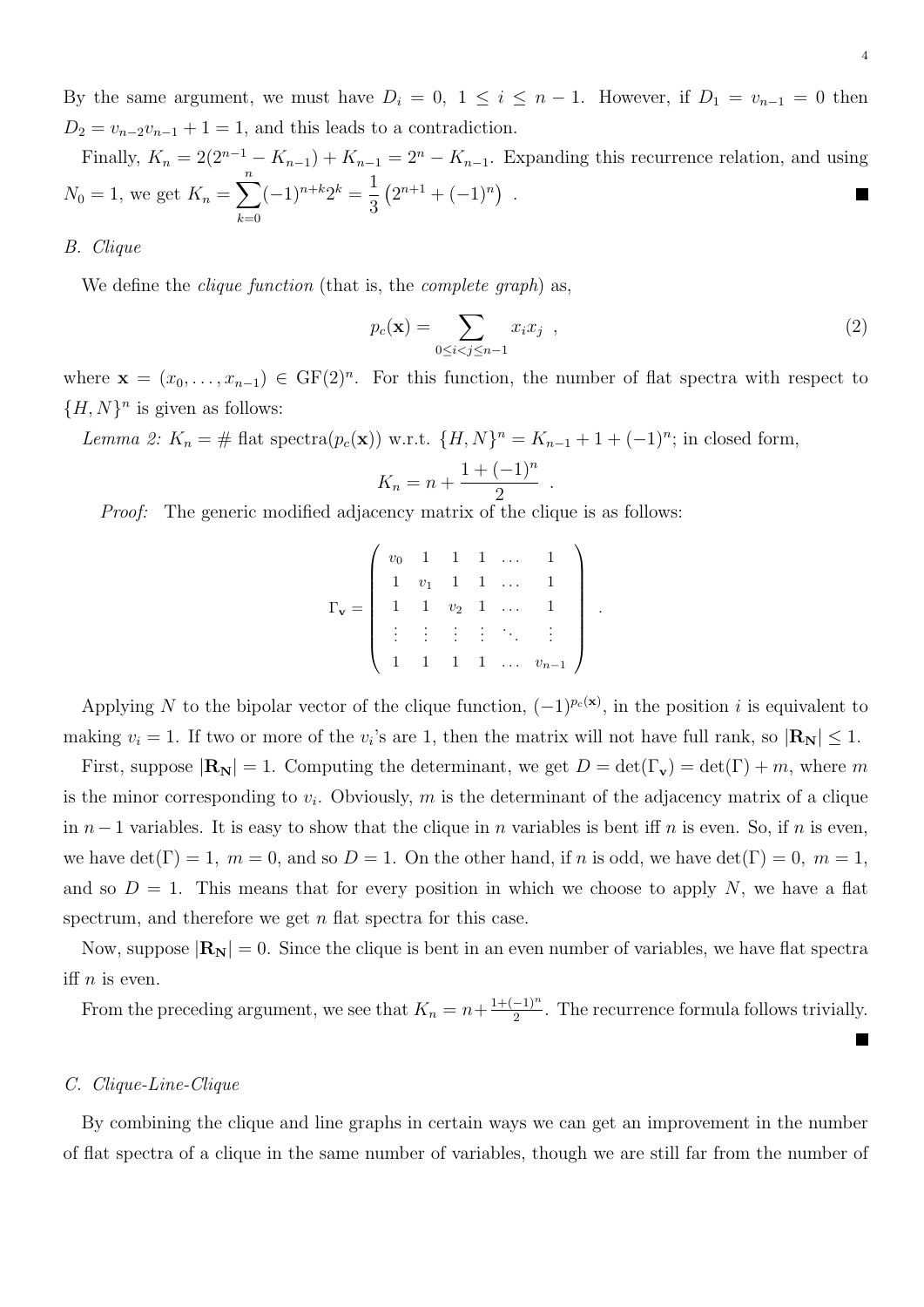flat spectra of a line in the same number of variables.

Specifically, if we define the *n* clique-line- $m$  clique as

<span id="page-4-0"></span>
$$
p_{n,m}(\mathbf{x}) = \sum_{0 \le i < j \le n-1} x_i x_j + x_{n-1} x_n + \sum_{n \le i < j \le n+m-1} x_i x_j \tag{3}
$$

where  $\mathbf{x} = (x_0, \ldots, x_{n+m-1}) \in \mathrm{GF}(2)^{n+m}$ , the number of flat spectra w.r.t.  $\{H, N\}^{n+m}$  is as given as follows:

<span id="page-4-1"></span>Lemma 3: For  $n, m \geq 1$ , we have

$$
K_{n,m}^{HN} = # \text{ flat spectra}(p_{n,m}(\mathbf{x})) \text{ w.r.t. } \{H, N\}^{n+m}
$$
  
=  $3nm - n(\frac{1+(-1)^m}{2}) - m(\frac{1+(-1)^n}{2}) + 3(\frac{1+(-1)^n}{2}) (\frac{1+(-1)^m}{2})$ .

Proof: The generic modified adjacency matrix of the graph is as follows:

$$
\Gamma_{\mathbf{v}} = \left( \begin{array}{ccccccccc} v_0 & 1 & 1 & \dots & 1 & 0 & 0 & 0 & \dots & 0 \\ 1 & v_1 & 1 & \dots & 1 & 0 & 0 & 0 & \dots & 0 \\ \vdots & \vdots & \vdots & \ddots & \vdots & \vdots & \vdots & \vdots & \ddots & \vdots \\ 1 & 1 & 1 & \dots & v_{n-1} & 1 & 0 & 0 & \dots & 0 \\ 0 & 0 & 0 & \dots & 1 & v_n & 1 & 1 & \dots & 1 \\ 0 & 0 & 0 & \ddots & 0 & 1 & v_{n+1} & 1 & \dots & 1 \\ \vdots & \vdots & \vdots & \vdots & \vdots & \vdots & \vdots & \vdots & \ddots & \vdots \\ 0 & 0 & 0 & 0 & 0 & 1 & 1 & 1 & \dots & v_{n+m-1} \end{array} \right).
$$

Calculating the determinant, we see that  $|\Gamma_{\mathbf{v}}| = |G_c| + C$ , where  $G_c$  is the generic modified adjacency matrix of the two independent cliques:

$$
G_c = \left(\begin{array}{ccccccccc} v_0 & 1 & 1 & \ldots & 1 & 0 & 0 & 0 & \ldots & 0 \\ 1 & v_1 & 1 & \ldots & 1 & 0 & 0 & 0 & \ldots & 0 \\ \vdots & \vdots & \vdots & \ddots & \vdots & \vdots & \vdots & \vdots & \ddots & \vdots \\ 1 & 1 & 1 & \ldots & v_{n-1} & 0 & 0 & 0 & \ldots & 0 \\ 0 & 0 & 0 & \ldots & 0 & v_n & 1 & 1 & \ldots & 1 \\ 0 & 0 & 0 & \ddots & 0 & 1 & v_{n+1} & 1 & \ldots & 1 \\ \vdots & \vdots & \vdots & \vdots & \vdots & \vdots & \vdots & \vdots & \ddots & \vdots \\ 0 & 0 & 0 & 0 & 0 & 1 & 1 & 1 & \ldots & v_{n+m-1} \end{array}\right)
$$

and C is the product of the first  $(n-1) \times (n-1)$  minor and the last  $(m-1) \times (m-1)$  minor:

$$
C = \begin{bmatrix} v_0 & 1 & 1 & \dots & 1 \\ 1 & v_1 & 1 & \dots & 1 \\ \vdots & \vdots & \vdots & \ddots & \vdots \\ 1 & 1 & 1 & \dots & v_{n-2} \end{bmatrix} \cdot \begin{bmatrix} v_{n+1} & 1 & 1 & \dots & 1 \\ 1 & v_{n+2} & 1 & \dots & 1 \\ \vdots & \vdots & \vdots & \ddots & \vdots \\ 1 & 1 & 1 & \dots & v_{n+m-1} \end{bmatrix}
$$

.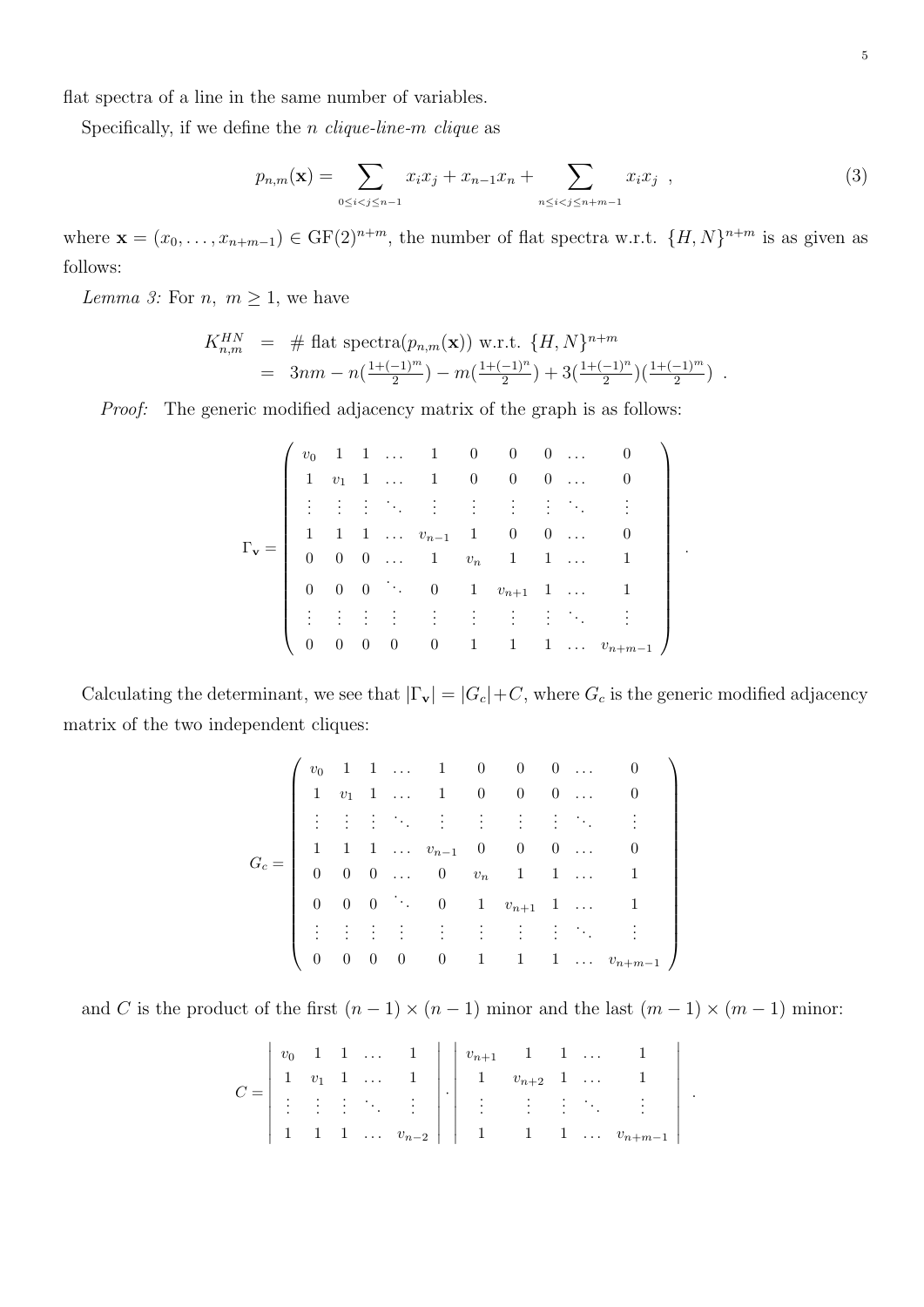The first minor corresponds to the determinant of a clique in  $n-1$  variables, say  $C_1$ , and the second to that of a clique in  $m-1$  variables, say  $C_2$ .

As seen in the proof of lemma [2,](#page-3-0) we have to look separately at the different cases that arise from the parities of n and m. We will denote by  $K_n^c$  the number of flat spectra of the clique in n variables w.r.t.  $\{H, N\}^n$ .

• Case n, m odd: Here,  $C = 0$  iff two or more of the  $v_0, v_1, \ldots, v_{n-2}$  and/or two or more of  $v_{n+1}, v_{n+2}, \ldots, v_{n+m-1}$  are equal to 1. In that case  $|G_c| = 0$  as well, since there will be linear dependence in the rows of  $G_c$ . Therefore the only case in which we obtain  $|\Gamma_{\mathbf{v}}| = 1$  is when  $C = 1$  and  $|G_c| = 0.$ 

The number of times  $|C_1| = 1$  is  $K_{n-1}^c$ , and the number of times  $|C_2| = 1$  is  $K_{m-1}^c$ . Hence, we can have  $C = 1$  in  $K_{n-1}^c K_{m-1}^c$  ways, and the rank of  $\Gamma_{\mathbf{v}}$  will depend on its rows containing the variables  $v_{n-1}$  and  $v_n$ . The way to get  $|G_c| = 0$  is to make the choice of  $v_{n-1}$  and  $v_n$  such that it makes the first and/or second cliques within  $G_c$  not flat. Therefore,

$$
K_{n,m}^{HN} = K_{n-1}^c(2K_{m-1}^c) + K_{m-1}^c(2K_{n-1}^c - K_{n-1}^c) = 3(n-1 + \frac{1+(-1)^{n-1}}{2})(m-1 + \frac{1+(-1)^{m-1}}{2})
$$
.

• Case *n* even, *m* odd: Here,  $C = 0$  as above and also iff  $v_0 = v_1 = \ldots = v_{n-2} = 0$ . In the last case it is possible to have  $|G_c| = 1$  iff both cliques within  $G_c$  are flat. This happens  $2K_m^c$  times: for the first clique we have  $v_0 = v_1 = \ldots = v_{n-2} = 0$  and so  $v_{n-1}$  can be 0 or 1. Adding this to the number we found above, we get  $3(n-1+\frac{1+(-1)^{n-1}}{2})(m-1+\frac{1+(-1)^{m-1}}{2})+2m+1+(-1)^m$ .

• Case  $n$  odd,  $m$  even: As in the previous case, we get

$$
3(n-1+\frac{1+(-1)^{n-1}}{2})(m-1+\frac{1+(-1)^{m-1}}{2})+2n+1+(-1)^n.
$$

• Case  $n, m$  even: In this case we have all the flat spectra of the second case, plus the number of flat spectra coming from  $v_{n+1} = v_{n+2} = \ldots = v_{n+m-1} = 0$  which are not already counted. This number is  $2(K_{n-1}^c - 2)$ . Adding it to the rest we get

$$
3(n-1+\frac{1+(-1)^{n-1}}{2})(m-1+\frac{1+(-1)^{m-1}}{2})+2(m+n-1)+(-1)^m+(-1)^n.
$$

Summing up and simplifying, we get the desired formula.

Note: The formula is still valid for *n* or *m* equal to 1, if we consider  $K_0^c = 1$ .

# D. Comparison

Table I summarises our results for the  $\{H, N\}^n$  transform set. Further computational results show that, for  $n \leq 8$  and  $n \leq 5$ , the line has the maximum number of flat spectra w.r.t.  $\{H, N\}^n$  over the set of quadratics and over the set of all boolean functions, respectively. We can therefore conjecture the following:

Conjecture 1: Over the set of all boolean functions, the line function, as defined in  $(1)$ , maximizes the number of flat spectra w.r.t.  $\{H, N\}^n$ .

П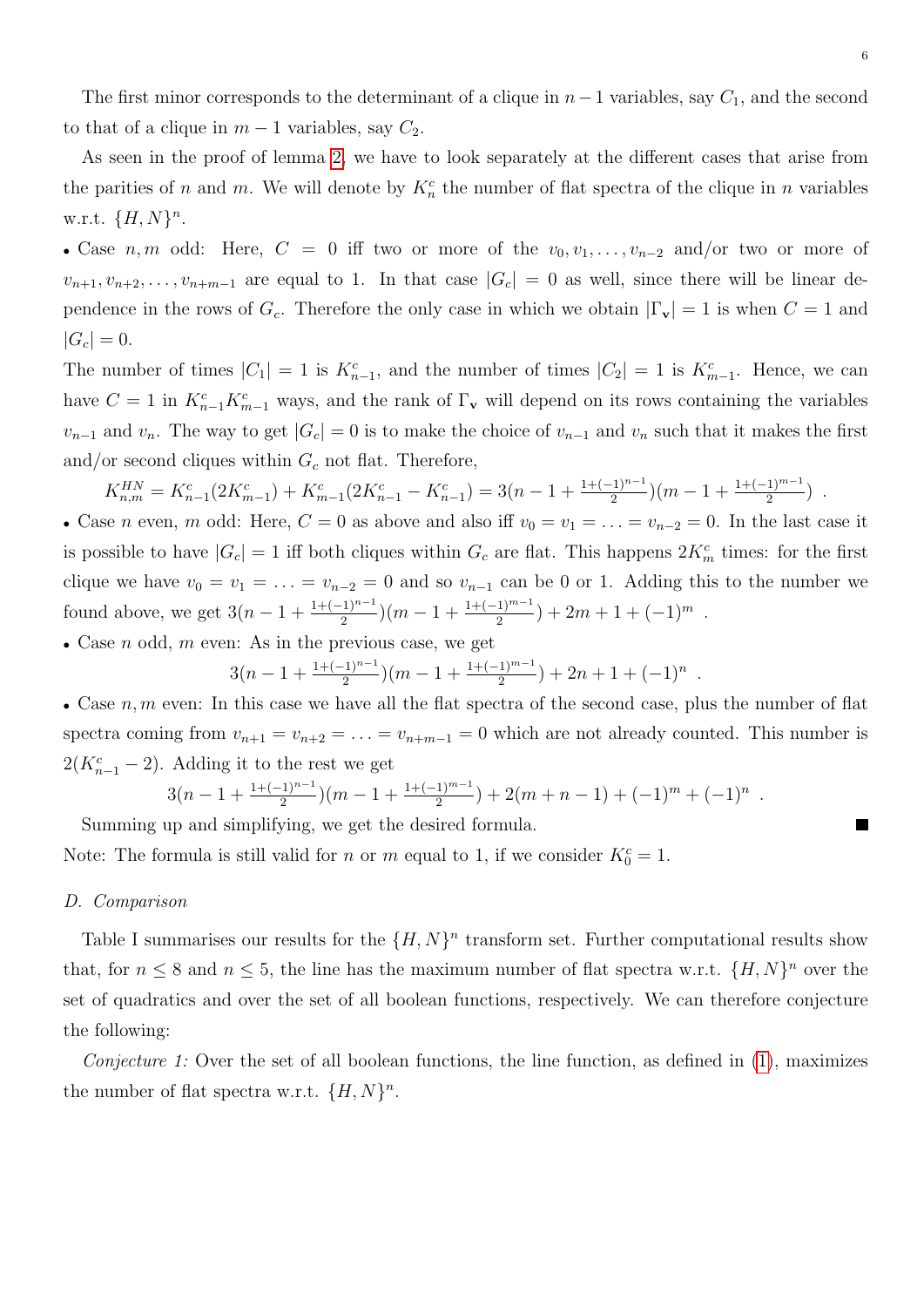# <span id="page-6-0"></span>III. ON THE NUMBER OF FLAT SPECTRA OF QUADRATIC BOOLEAN FUNCTIONS WITH RESPECT TO  $\{I, H\}^n$

As in the previous section, it would also be interesting to construct boolean functions with the largest possible number of flat spectra w.r.t.  $\{I, H\}^n$ . Note that for the *interlace polynomial*,  $q(x)$ , of a graph, as defined in [\[3\]](#page-15-4), one can show that  $q(1)$  is the number of flat spectra w.r.t.  $\{I, H\}^n$ .

# A. Line

The number of flat spectra of the line function, as defined by [\(1\)](#page-2-1), with respect to  $\{I, H\}^n$ , is the Fibonacci recurrence:

<span id="page-6-2"></span>Lemma 4:  $K_n^{IH} = #$  flat spectra $(p_l(\mathbf{x}))$  w.r.t.  $\{I, H\}^n = K_{n-1}^{IH} + K_{n-2}^{IH}$ , with  $K_0^{IH} = K_1^{IH} = 1$ ; in closed form, √

$$
\frac{(1+\sqrt{5})^{n+1}+(1-\sqrt{5})^{n+1}}{2^{n+1}\sqrt{5}}
$$

Proof: We are first going to see that

$$
K(k) = \sum_{\sum_{\lambda=0}^{k} t_{\lambda} = n-k} \prod_{j=0}^{k} K_{t_j}^H,
$$

where  $K(k)$  is the number of flat spectra when  $|R_I| = k$ , and  $K_i^H$  is the number of flat spectra in i variables w.r.t.  $\{H\}^i$ . It is easy to see that  $K_i^H = \frac{1+(-1)^i}{2}$  $\frac{(-1)^i}{2}$ , with  $K_0^H = 1$ .

Let  $R_I = \{i_0, \ldots, i_{k-1}\}.$  Then,

<span id="page-6-1"></span>
$$
D(k) = \det(\Gamma_I) = D^{0,\dots,i_0-1} D^{i_0+1,\dots,i_1-1} \cdots D^{i_k+1,\dots,n-1} , \qquad (4)
$$

.

where  $D^{k_0,\dots,k_t}$  is the determinant of the generic modified matrix of the line,  $\Gamma_I$ , in the variables  $x_{k_0}, \ldots, x_{k_t}$ . With a slight abuse of notation, when  $i_0 = 0, i_{j+1} = i_j + 1$  or  $i_k = n - 1$ , we will consider the corresponding determinant of the empty matrix to be equal to 1. To prove this formula we use induction on k:

Case  $k = 0$   $(R_I = \emptyset)$ . Evidently,  $D(0) = D^{0,...,n-1}$ .

<u>Case  $k = 1$ </u>. In this case  $R_I = \{i_0\}$ . When we 'cross out' the  $i_0<sup>th</sup>$  row and column from the matrix, we get a block matrix of four blocks in which both anti-diagonal blocks are zero.  $D(1) = 1$  if and only if the rows of the matrix are linearly independent. But because of the anti-diagonal blocks being zero, that happens if and only if in each of the other two blocks the rows are linearly independent, that is if the determinants of both blocks are equal to 1. In other words,  $D(1) = D^{0,\dots,i_0-1}D^{i_0+1,\dots,n-1}$ .

Suppose the statement holds for  $|R_I| = m$ : if  $R_I = \{j_0, \ldots, j_{m-1}\}, D(m) = D^{0, \ldots, j_0 - 1} \cdots D^{j_{m-1}+1, \ldots, n-1}$ . We will see that it is true for  $|R_I| = m + 1$ :

Let  $R_I = \{i_0, \ldots, i_m\} = \{j_0, \ldots, j_l, \lambda, j_{l+1}, \ldots, j_{m-1}\}.$ Then, by induction hypothesis  $D(m+1) = D^{0,...,j_0-1} \cdots D_{\lambda}^{j_l+1,...,j_{l+1}-1}$  $\lambda^{j_l+1,...,j_{l+1}-1} \cdots D^{j_{m-1}+1,...,n-1}$ , where  $D_{\lambda}^{j_l+1,...,j_{l+1}-1}$  $\lambda^{\eta+1,\ldots,\eta+1-1}$  represents the determinant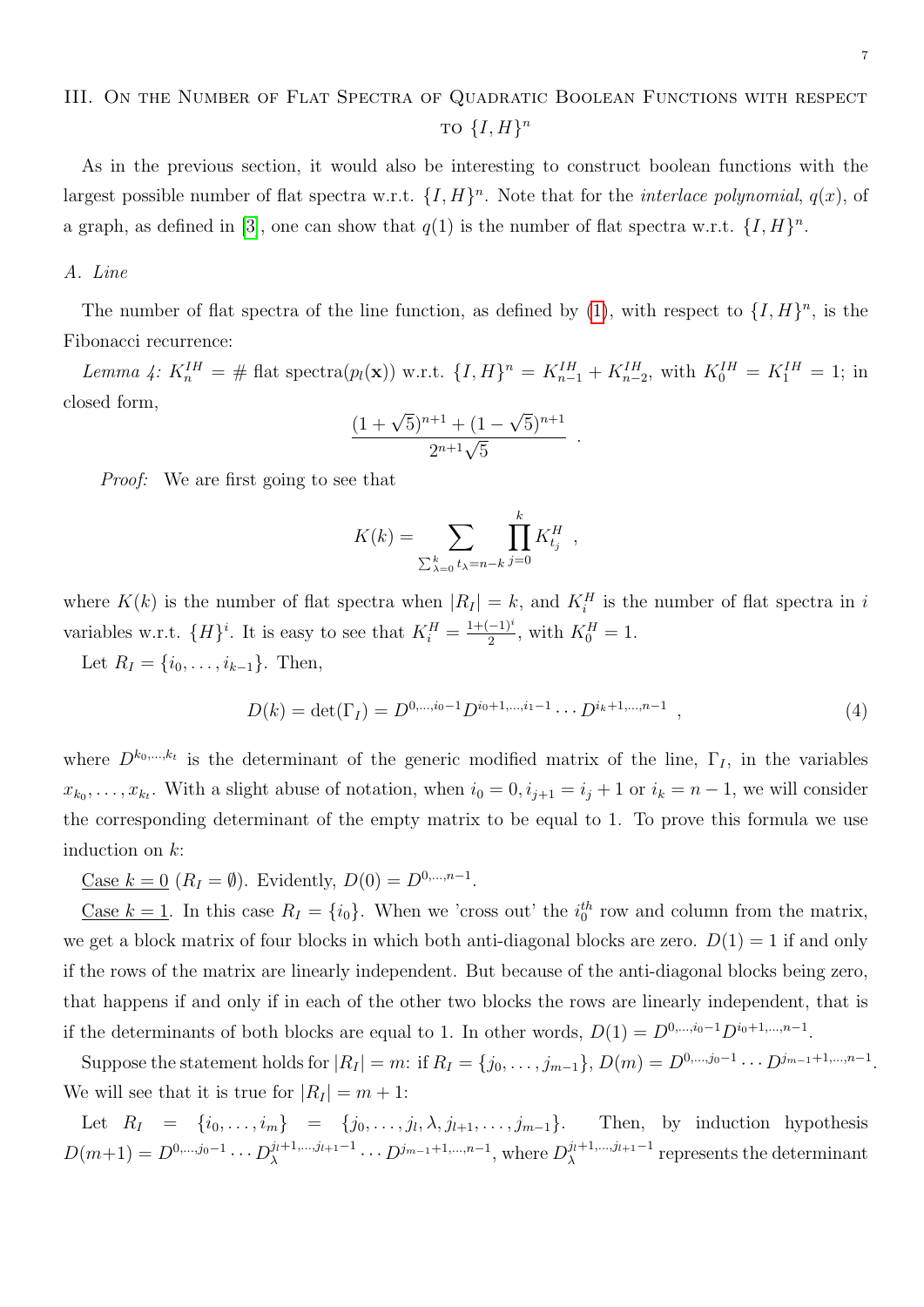$D^{j_1+1,\dots,j_{l+1}-1}$  with the  $\lambda^{th}$  row and column crossed out. From the case  $k=1$ , we see that

$$
D_{\lambda}^{j_l+1,\dots,j_{l+1}-1} = D^{j_l+1,\dots,\lambda-1} D^{\lambda+1,\dots,j_{l+1}-1} ,
$$

and that concludes the proof of equation [\(4\)](#page-6-1).

The determinant on the left hand side of equation [\(4\)](#page-6-1) is equal to 1 iff each one of the determinants on the right hand side is equal to 1. But each determinant  $D^{k_0,\dots,k_t}$  will be equal to 1 exactly  $K_{k_t-k_0+1}^H$ times. So for  $R_I = \{i_0, \ldots, i_{k-1}\}\$ , the number of flat spectra is  $K_{i_0}^H K_{i_1-i_0-1}^H \cdots K_{i_{n-1}-i_{k-1}}^H$  and so

$$
K(k) = \sum_{|R_I|=k} K_{i_0}^H K_{i_1-i_0-1}^H \cdots K_{n-1-i_{k-1}}^H.
$$

The summands that appear in  $K(k)$  are all possible products  $\prod K_i^H$  such that the sum of the indices is  $n - k$ , so we have

$$
K(k) = \sum_{\sum_{k=0}^{k} t_{\lambda} = n-k} \prod_{j=0}^{k} K_{t_j}^H
$$

If we write the indices as a vector,  $(t_0, \ldots, t_{n-1})$ , where  $\sum_{l=0}^{n-1} t_l = n-k$ , then for  $(t_1, \ldots, t_{n-1})$  we have that  $\sum_{l=1}^{n-1} t_l = n - k - t_0$ . Hence, for all possible vectors in  $K_n^{IH} = \sum_{k=0}^{n-1} K(k)$ , we have all possible vectors in the lesser indices, as follows:

<span id="page-7-0"></span>
$$
K_n^{IH} = K_n^H + K_{n-1}^H K_0^{IH} + K_{n-2}^H K_1^{IH} + \ldots + K_0^H K_{n-1}^{IH} = K_n^H + \sum_{i=0}^{n-1} K_{n-i-i}^H K_i^{IH} \tag{5}
$$

.

For the rest of the proof, we are going to omit the superscript H and use that  $K_n + K_{n+1} = 1$ .

Using  $(5)$ , we get

$$
K_{n+2}^{IH} = K_{n+2} + \sum_{i=0}^{n+1} K_{n+1-i} K_i^{IH}
$$
  
\n
$$
= K_{n+2} + \sum_{i=0}^{n} K_{n+1-i} K_i^{IH} + K_0 K_{n+1}^{IH}
$$
  
\n
$$
= K_{n+2} + \sum_{i=0}^{n} K_{n+1-i} K_i^{IH} + K_{n+1} + \sum_{i=0}^{n} K_{n-i} K_i^{IH}
$$
  
\n
$$
= K_{n+1} + K_{n+2} + \sum_{i=0}^{n} K_i^{IH} (K_{n-i} + K_{n+1-i})
$$
  
\n
$$
= 1 + \sum_{i=0}^{n} K_i^{IH} = 1 + \sum_{i=0}^{n-1} K_i^{IH} + K_n^{IH}
$$
  
\n
$$
= 1 + \sum_{i=0}^{n-1} K_i^{IH} (K_{n-1-i} + K_{n-i}) + K_n^{IH} K_0
$$
  
\n
$$
= K_n + K_{n+1} + \sum_{i=0}^{n-1} K_{n-1-i} K_i^{IH} + \sum_{i=0}^{n} K_{n-i} K_i^{IH}
$$
  
\n
$$
= K_n^{IH} + K_{n+1}^{IH}
$$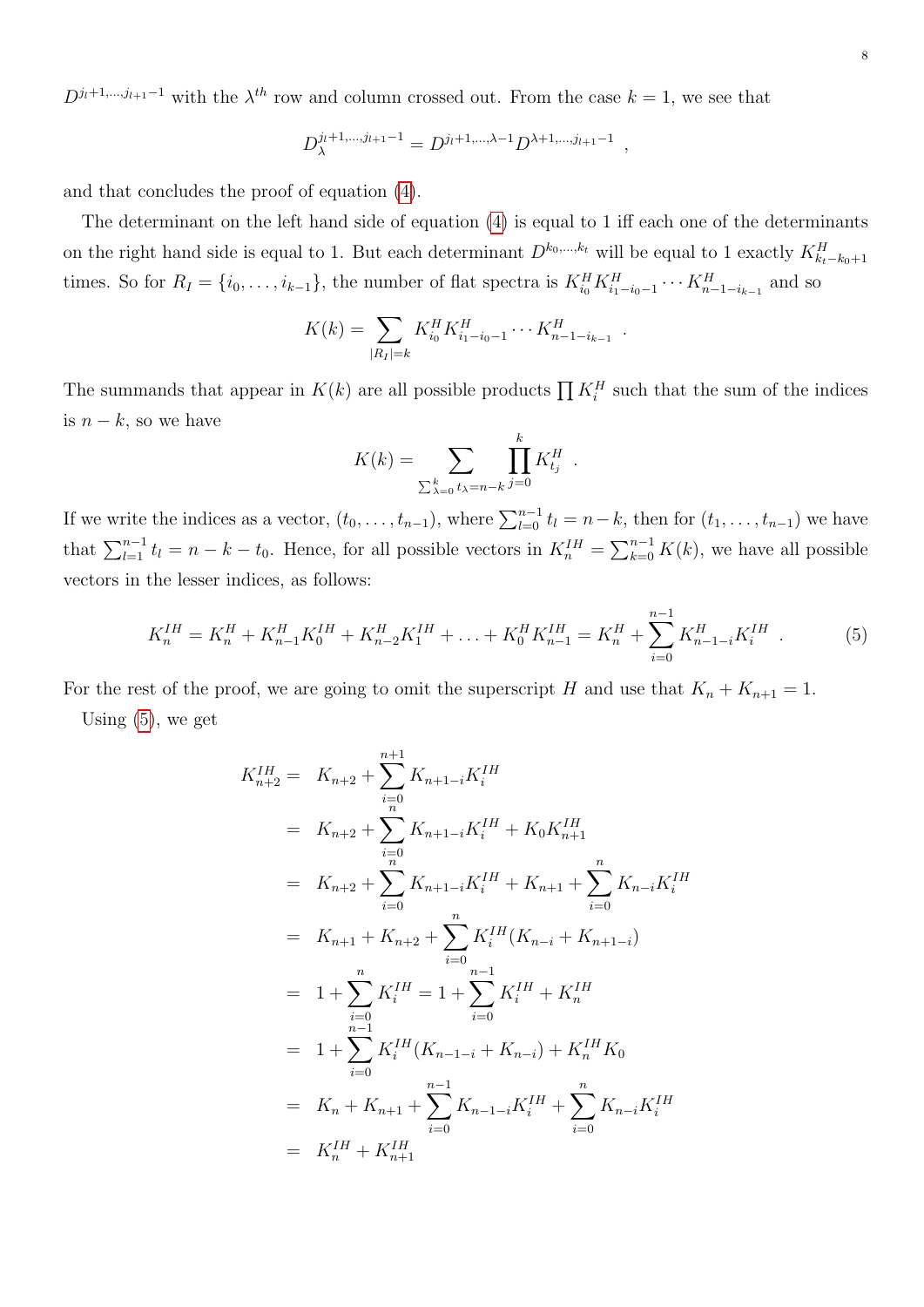This gives us the recurrence relation, and from there we get the closed formula.

**Remark:** This result appears in [\[3\]](#page-15-4) as the evaluation of the interlace polynomial  $q(x)$  for the path graph at  $x = 1$ .

#### B. Clique

The clique function, as defined in [\(2\)](#page-3-1) satisfies the following lemma:

Lemma 5:  $K_n^{IH} = # \text{ flat spectra}(p_c(\mathbf{x})) \text{ w.r.t. } \{I, H\}^n = 2^{n-1}$ .

*Proof:* It is easy to show from its adjacency matrix that the clique function of n variables is bent for n even. Consider the sub-functions of the *n*-variable clique function, obtained by fixing a subset of the input variables,  $\mathbf{R}_{\text{I}}$ . These sub-functions will also be cliques and will be Bent iff  $n - |\mathbf{R}_{\text{I}}|$  is even. The lemma follows by straightforward counting arguments.

**Remark:** This result appears in [\[3\]](#page-15-4) as the evaluation of the interlace polynomial  $q(x)$  for the complete graph at  $x = 1$ .

# C. Clique-Line-Clique

For the *n* clique-line-*m* clique, as defined in [\(3\)](#page-4-0), we get:

Lemma 6: For n,  $m \geq 1$  such that  $n + m \geq 4$ ,  $K_{n,m}^{IH} = \text{\# flat spectra}(p_{n,m}(\mathbf{x}))$  w.r.t.  $\{I, H\}^{n+m} = 2K_{n-1,m}^{IH} = 2K_{n,m-1}^{IH}$ ; in closed form,

<span id="page-8-0"></span>
$$
K_{n,m}^{IH} = 5 \cdot 2^{n+m-4} \ .
$$

Proof: We begin the proof with some observations. Firstly, note that by fixing one of the connecting variables,  $x_{n-1}$  or  $x_n$ , we get two independent cliques, either in  $n-1$  and m variables respectively or in n and  $m-1$  variables respectively. Secondly, if we fix any of the other variables instead, we get the same kind of clique-line-clique graph. Thirdly, from the proof of lemma [3,](#page-4-1) we can deduce that  $p_{n,m}$ is bent iff  $n + m$  is even.

By the first and second observations, and considering that the order in which we fix doesn't matter, we get three separate cases:

• Case 1: We fix any variables but the connecting ones. Then, by the second and third observations, we have flat spectra by fixing t variables iff  $n+m-2-t$  is even; that is, if  $n+m-t$  is even. Therefore the number of flat spectra for this case is:

$$
N1 = \begin{cases} \sum_{k=0}^{(n+m)/2} {n+m-2 \choose 2k} & \text{if } n+m \text{ even} \\ \sum_{k=0}^{(n+m-1)/2} {n+m-2 \choose 2k+1} & \text{if } n+m \text{ odd} \end{cases}
$$

• Case 2: We fix  $x_{n-1}$ . We thus have two independent cliques, one of  $n-1$  and the other of m variables. We can then fix any of the remaining variables; when we fix  $t_1$  variables in the first clique and  $t_2$  in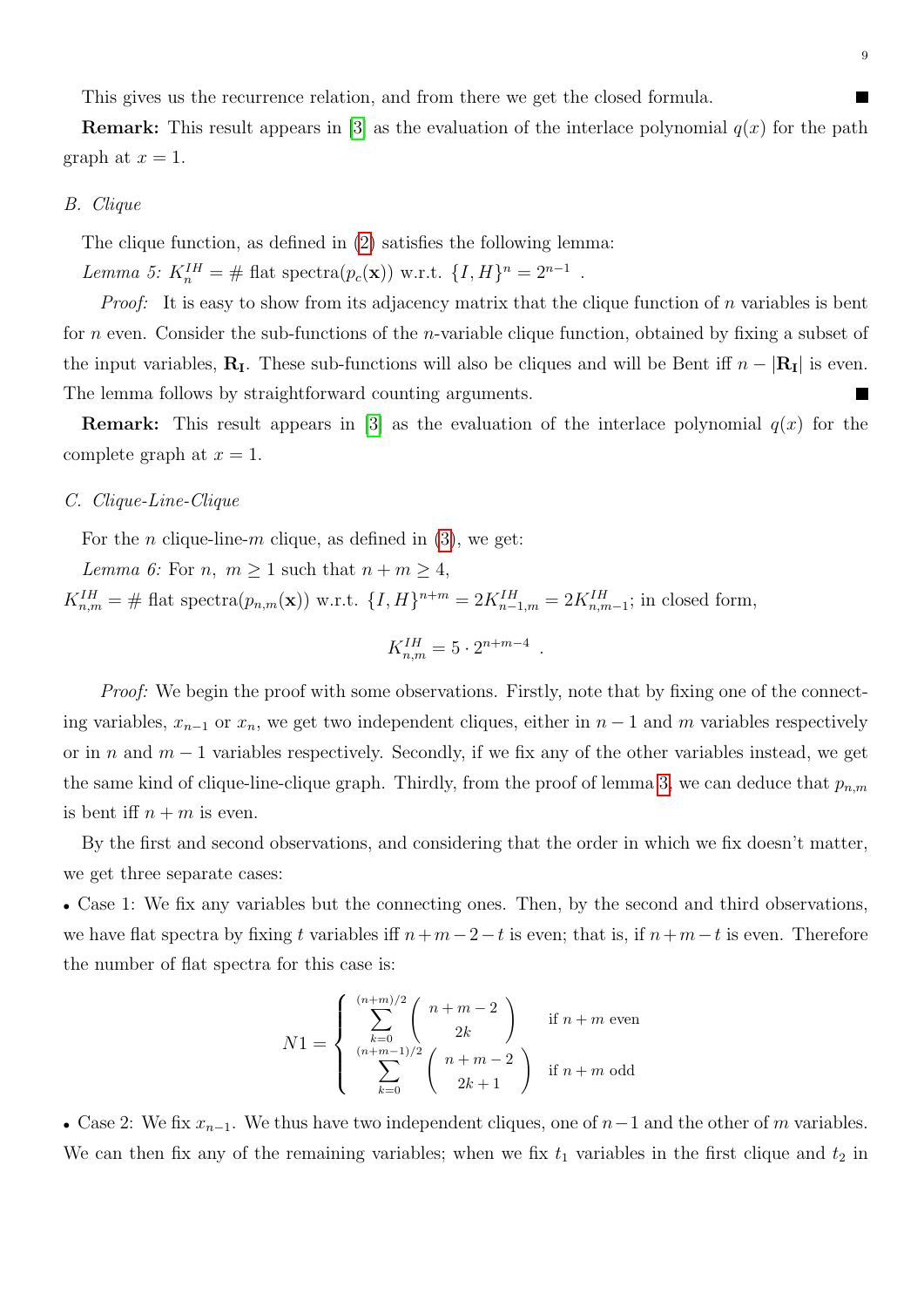the second, we obtain a flat spectrum iff  $n - 1 - t_1$  and  $m - t_2$  are both even. Thus,

$$
N2 = 2^{n-2}2^{m-1}.
$$

• Case 3: We fix  $x_n$ . We then get two independent cliques, one of n and the other of  $m-1$  variables. We can now fix any of the remaining variables but  $x_{n-1}$ ; when we fix  $t_1$  variables in the first clique and  $t_2$  in the second, we obtain a flat spectrum iff  $n - t_1$  and  $m - 1 - t_2$  are both even. Thus,

$$
N3 = 2^{m-2} \cdot \left\{ \sum_{\substack{k=0 \ n-2 \choose 2}}^{\frac{(n-1)/2}{2}} {n-1 \choose 2k} \text{ if } n \text{ odd} \atop \sum_{k=0}^{\frac{(n-2)/2}{2}} {n-1 \choose 2k+1} \text{ if } n \text{ even} \right\}
$$

Clearly,  $K_{n,m}^{IH} = N1 + N2 + N3$ ; in principle, the result depends on the parity of n and m. However

$$
\sum_{k=0}^{s/2} {s \choose 2k} = 1 + \sum_{k=1}^{s/2} \left[ {s-1 \choose 2k} + {s-1 \choose 2k-1} \right] = 1 + \sum_{i=1}^{s-1} {s-1 \choose i} = 2^{s-1},
$$

and in the same way

$$
\sum_{k=0}^{(s-1)/2} \binom{s}{2k+1} = \sum_{k=1}^{(s-1)/2} \left[ \binom{s-1}{2k+1} + \binom{s-1}{2k} \right] = \sum_{i=0}^{s-1} \binom{s-1}{i} = 2^{s-1}.
$$

Therefore, in all cases, we get  $K_{n,m}^{IH} = N1 + N2 + N3 = 5 \cdot 2^{n+m-4}$ , and from here, trivially, the recurrence relation. L.

# D. Comparison

Table I summarises our results for the  $\{I, H\}^n$  transform set. As seen from both our theoretical and computational results, the clique function has the maximum number of flat spectra w.r.t.  $\{I, H\}^n$ over the set of quadratics for  $n \leq 8$ , and over the set of all boolean functions for  $n \leq 5$ . We arrive at the following:

*Theorem 1:* Over the set of all boolean functions, the clique function, as defined in  $(2)$ , maximises the number of flat spectra w.r.t.  $\{I, H\}^n$ .

*Proof:* From the proof of Lemma [5,](#page-8-0) the spectrum is only and always flat if  $n' = n - |R_1|$  is even, in which case the constituent  $2^{n-n'}$  sub-functions over n' variables, obtained from the clique function by considering all possible fixings of the variables in  $R<sub>I</sub>$ , are all Bent. But it is well-known that no boolean function over  $n'$  variables is Bent if  $n'$  is odd. So the clique function obtains the maximum possible number of flat spectra w.r.t.  $\{I, H\}^n$ .

Remark: Note that we have not proved that no other boolean function exists with the same number of flat spectra w.r.t.  $\{I, H\}^n$  as the clique function, but the existence of such a function seems unlikely.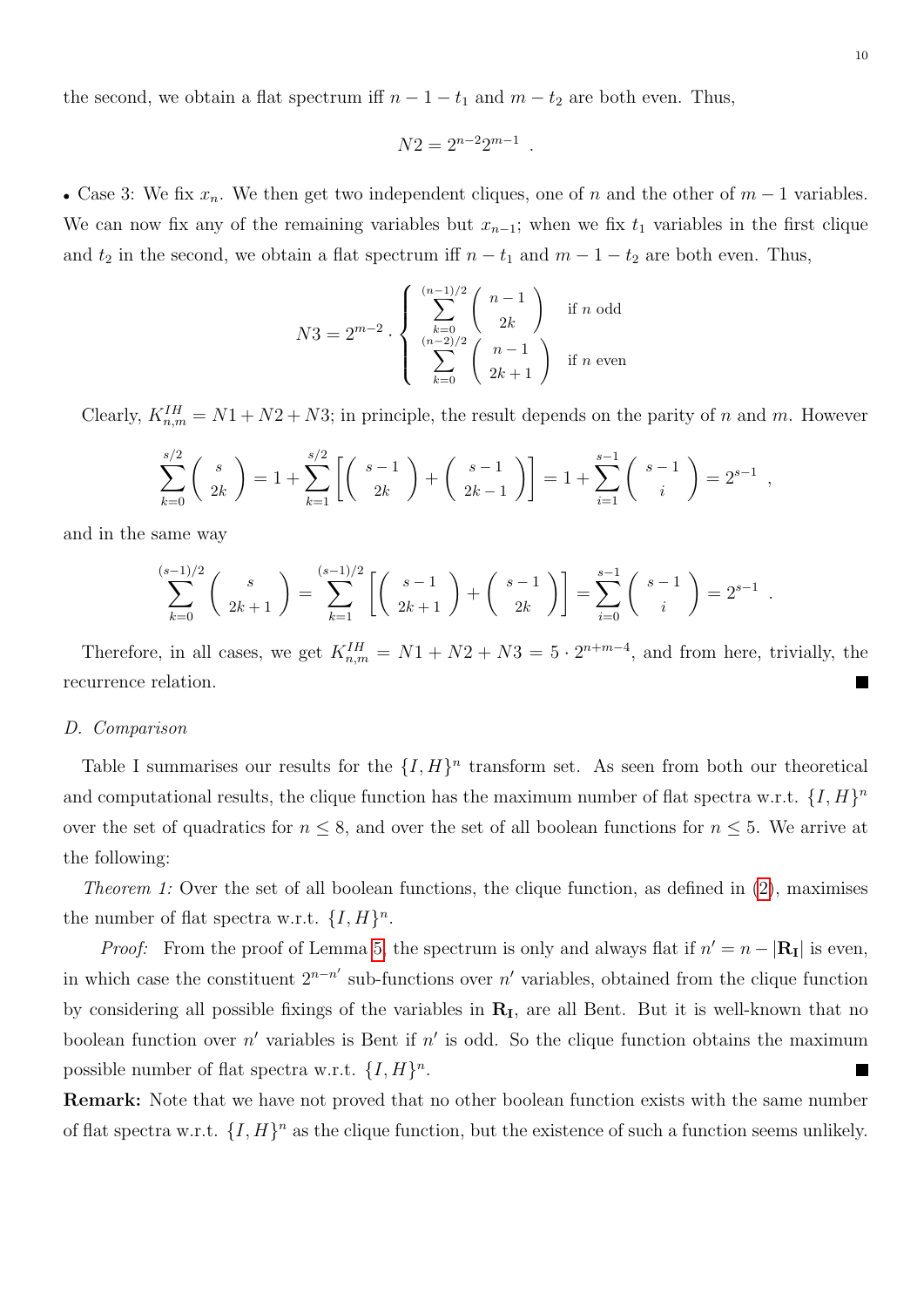# <span id="page-10-0"></span>IV. On the Number of Flat Spectra of Boolean Functions with respect to  ${I, H, N}^n$

As deduced from computational results, high-distance stabilizer quantum codes (optimal additive codes over  $GF(4)$  are associated to quadratic boolean functions with large numbers of flat spectra w.r.t.  $\{I, H, N\}^n$ . In fact Hein et al [\[13\]](#page-15-0) have already argued that high-distance QECCs will represent highly-entangled pure multipartite quantum states, and one indication of this entanglement strength will be an 'evenly-spread' power spectrum w.r.t. all Local Unitary Transforms [\[14\]](#page-16-1), of which  $\{I, H, N\}^n$ is a strategic subset. Therefore, the problem of maximising the number of flat spectra w.r.t.  $\{I, H, N\}^n$ is of significant importance. As a means of comparison, we first consider the number of flat spectra for the near-worst and worst-case functions, namely the constant function and the monomial function of degree  $n$ , respectively.

# A. Constant function

Lemma 7: The constant function in n variables,  $p(\mathbf{x}) = 0$  or 1, where  $\mathbf{x} = (x_0, \dots, x_{n-1}) \in \mathrm{GF}(2)^n$ , has  $2^n$  flat spectra with respect to  $\{I, H, N\}^n$ .

*Proof:* Any  $\{I, N\}^n$  transform of the constant function is flat, and none of the others: as seen in [\[16\]](#page-16-0), we get flat spectra iff  $p_I(\mathbf{x}) + p_I(\mathbf{x} + \mathbf{k}) + \sum_{i=1}^{n-1} \chi_{\mathbf{R_N}}(i) k_i x_i$  is balanced for all  $\mathbf{k} \neq \mathbf{0}$ , where  $\mathbf{k} = (k_0, \ldots, k_{n-1}) \in \mathrm{GF}(2)^n$ ,  $\chi_{\mathbf{R_N}}$  is the characteristic function of the set  $\mathbf{R_N}$  and  $p_I$  is the restriction of the function when fixing the variables whose indices are in  $R<sub>I</sub>$ . In our case, for any choice of  $R<sub>I</sub>$ , we get  $p_I(\mathbf{x}) + p_I(\mathbf{x} + \mathbf{k}) = 0$ . Thus, we get flat spectra iff  $\sum_{i=0}^{n-1} \chi_{\mathbf{R_N}}(i) k_i x_i$  is balanced for all  $\mathbf{k} \neq \mathbf{0}$ . Clearly, if  $\chi_{\mathbf{R}_{\mathbf{N}}}(i) = 1$  for all  $i \in \{0, \ldots, n-1\} \setminus \mathbf{R}_{\mathbf{I}}$ , we get a balanced function for all  $\mathbf{k} \neq \mathbf{0}$ . But if  $i \in \mathbf{R}_{\mathbf{H}}$  for some  $i$ ,  $\chi_{\mathbf{R}_{\mathbf{N}}}(i) = 0$ , and by taking  $\mathbf{k} = (0, \ldots, 1, \ldots, 0)$ , where the 1 is in the  $i^{th}$  position, Г we get an unbalanced function.

# B. Monomial function

Lemma 8: The monomial function of degree n in n variables,  $p(\mathbf{x}) = x_0 x_1 x_2 \dots x_{n-1}$ , where  $\mathbf{x} = (x_0, \ldots, x_{n-1}) \in \mathrm{GF}(2)^n$ , has  $n+1$  flat spectra w.r.t.  $\{I, H, N\}^n$ , except for the case  $n=2$ .

Proof: Throughout this proof, we will use the same notation as in the previous one.

We first let  $n = 1$ . Then, the monomial function becomes the linear function  $x_0$  in one variable. This will have the same flat spectra as the constant function in one variable, that is  $2^1 = n + 1$ .

Next, we let  $n = 2$ . Then the monomial is the same as the line in two variables, and will be considered in lemma [9.](#page-11-0)

Now, we let  $n > 2$  and  $\mathbf{R} = \{i_0, \ldots, i_l\} = \{0, \ldots, n-1\} \setminus \mathbf{R}_{\mathbf{I}}$ . Suppose that we fix  $x_i = 1$  for all  $i \in \mathbf{R}_{\mathbf{I}}$ , and that  $|\mathbf{R}| > 2$ . If we take  $\mathbf{k} = (1, 0, \ldots, 0)$ , the function  $p_I(\mathbf{x}) + p_I(\mathbf{x} + \mathbf{k}) + \sum_{i=0}^{n-1} \chi_{\mathbf{R}_{\mathbf{N}}}(i) k_i x_i$ becomes  $x_{i_1} \cdots x_{i_l} + \chi_{R_N}(i_0)x_{i_0}$ , which is balanced iff  $\chi_{R_N}(i_0) = 1$ . Similarly, we see that we must have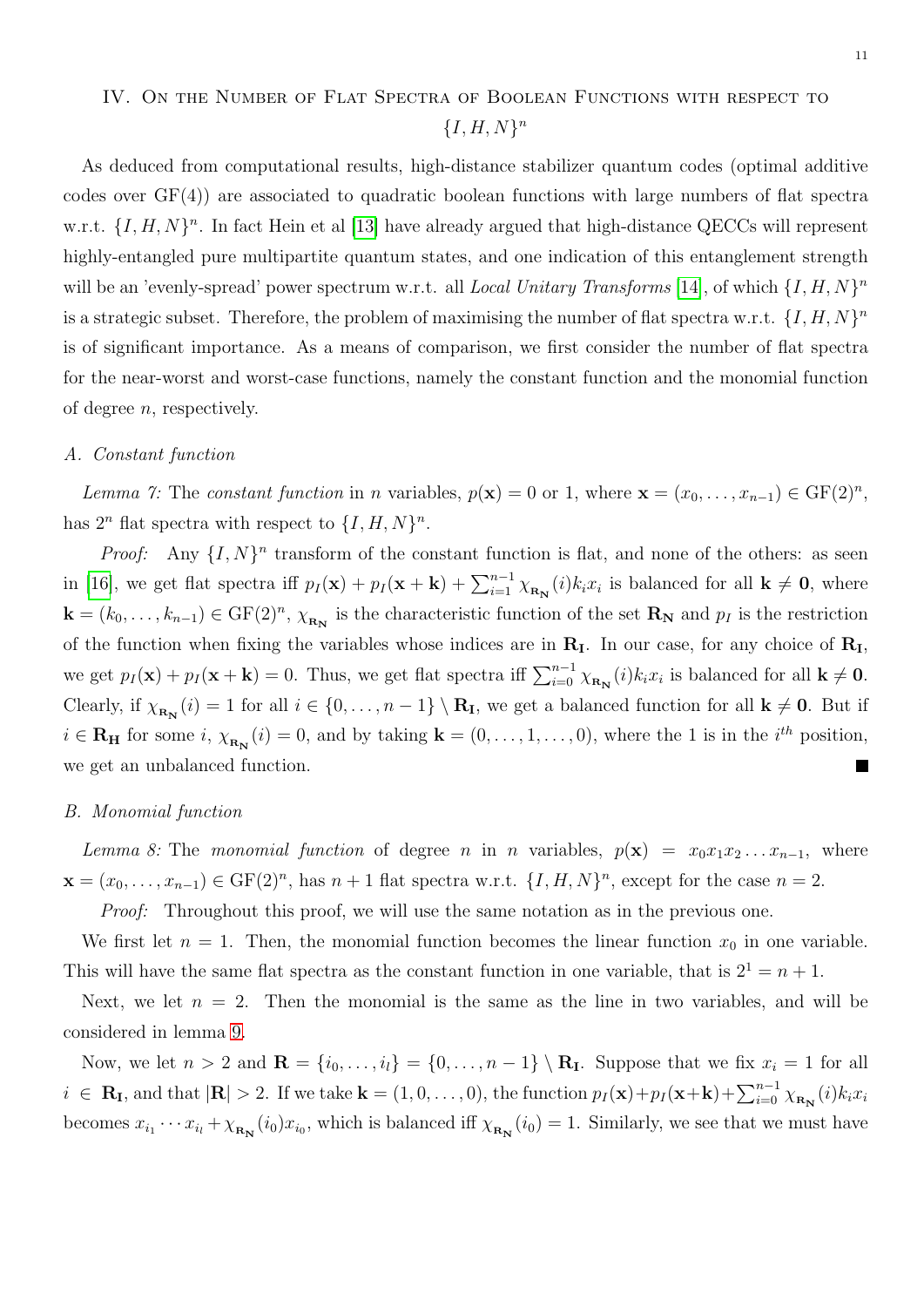$\chi_{_{\mathbf{R}_{\mathbf{N}}}}(i) = 1$  for all  $i \in \mathbf{R}$  (that is,  $\mathbf{R} = \mathbf{R}_{\mathbf{N}}$ ). Consider now  $\mathbf{k} = (1, 1, 0 \dots, 0)$ . The function we will get is  $x_{i_1}\cdots x_{i_l} + x_{i_0}x_{i_2}\cdots x_{i_l} + x_{i_2}\cdots x_l + x_{i_0} + x_{i_1}$ , which is not balanced.

Therefore, for  $n > 2$ , we need to fix at least  $n - 2$  variables in order to obtain flat spectra; that is, we need  $|\mathbf{R}_{\mathbf{I}}| \ge n - 2$ . Suppose now  $|\mathbf{R}_{\mathbf{I}}| = n - 2$ : By symmetry, we can suppose, w.l.o.g., that we fix  $x_2, \ldots, x_{n-1}$ . If any of the  $x_i = 0$ , then our new function is a constant,  $p_I = 0$ . As we have just seen, the only possibility for  $p_I(\mathbf{x}) + p_I(\mathbf{x} + \mathbf{k}) + \chi_{\mathbf{R_N}}(0)k_0x_0 + \chi_{\mathbf{R_N}}(1)k_1x_1$  to be balanced for all  $\mathbf{k} \neq (0,0)$ is that  $\chi_{\mathbf{R}_{\mathbf{N}}}(0) = \chi_{\mathbf{R}_{\mathbf{N}}}(1) = 1$ . On the other hand, if  $x_i = 1$  for all  $i \geq 2$ ,  $p_I = x_0 x_1$ , the line in two variables; as we can easily deduce from the generic modified adjacency matrix, it has a flat spectrum iff  $\chi_{_{\mathbf{R}_{\mathbf{N}}}}(i) = 0$  for at least one of the *i*'s. Thus we get a contradiction, and so in fact  $|\mathbf{R}_{\mathbf{I}}| \geq n - 1$ . When  $|\mathbf{R}_{\mathbf{I}}| = n - 1$ , by fixing we now get either  $p_I = 0$  or  $p_I = x_i$ . Both have a flat spectrum iff  $\chi_{_{\mathbf{R_N}}}(i) = 1$ , and from here we get *n* flat spectra. Finally, for  $|\mathbf{R_I}| = n$ , we get another flat spectrum.

**Remark:** It can be shown that  $n + 1$  is the minimal number of flat spectra possible for a boolean function w.r.t.  $\{I, H, N\}^n$ .

# C. Line

As opposed to the case of  $\{H, N\}^n$ , the number of flat spectra of the line w.r.t.  $\{I, H, N\}^n$  does not seem to be maximal:

<span id="page-11-0"></span>Lemma 9:  $K_n^{IHN} = #$  flat spectra $(p_l(\mathbf{x}))$  w.r.t.  $\{I, H, N\}^n = 2(K_{n-1}^{IHN} + K_{n-2}^{IHN})$ , with  $K_0^{IHN} = 1$ and  $K_1^{IHN} = 2$ ; in closed form,

$$
K_n^{IHN} = \frac{(1+\sqrt{3})^{n+1} - (1-\sqrt{3})^{n+1}}{2\sqrt{3}}.
$$

Proof: Following the same arguments as in the proof of Lemma [4,](#page-6-2) we arrive at the formula:

<span id="page-11-1"></span>
$$
K_n^{IHN} = K_n + \sum_{i=0}^{n-1} K_{n-1-i} K_i^{IHN} \quad , \tag{6}
$$

where here,  $K_i$  will represent the number of flat spectra in i variables w.r.t.  $\{H, N\}^n$ .

In the sequel we are going to use that  $K_n = 2^n - K_{n-1}$  (see Lemma [1\)](#page-2-2), or more accurately its consequence  $K_{n+1} + K_{n+2} = 2^{n+2} = 2(K_n + K_{n+1})$ . We will also use that  $K_0 = K_1 = 1$ .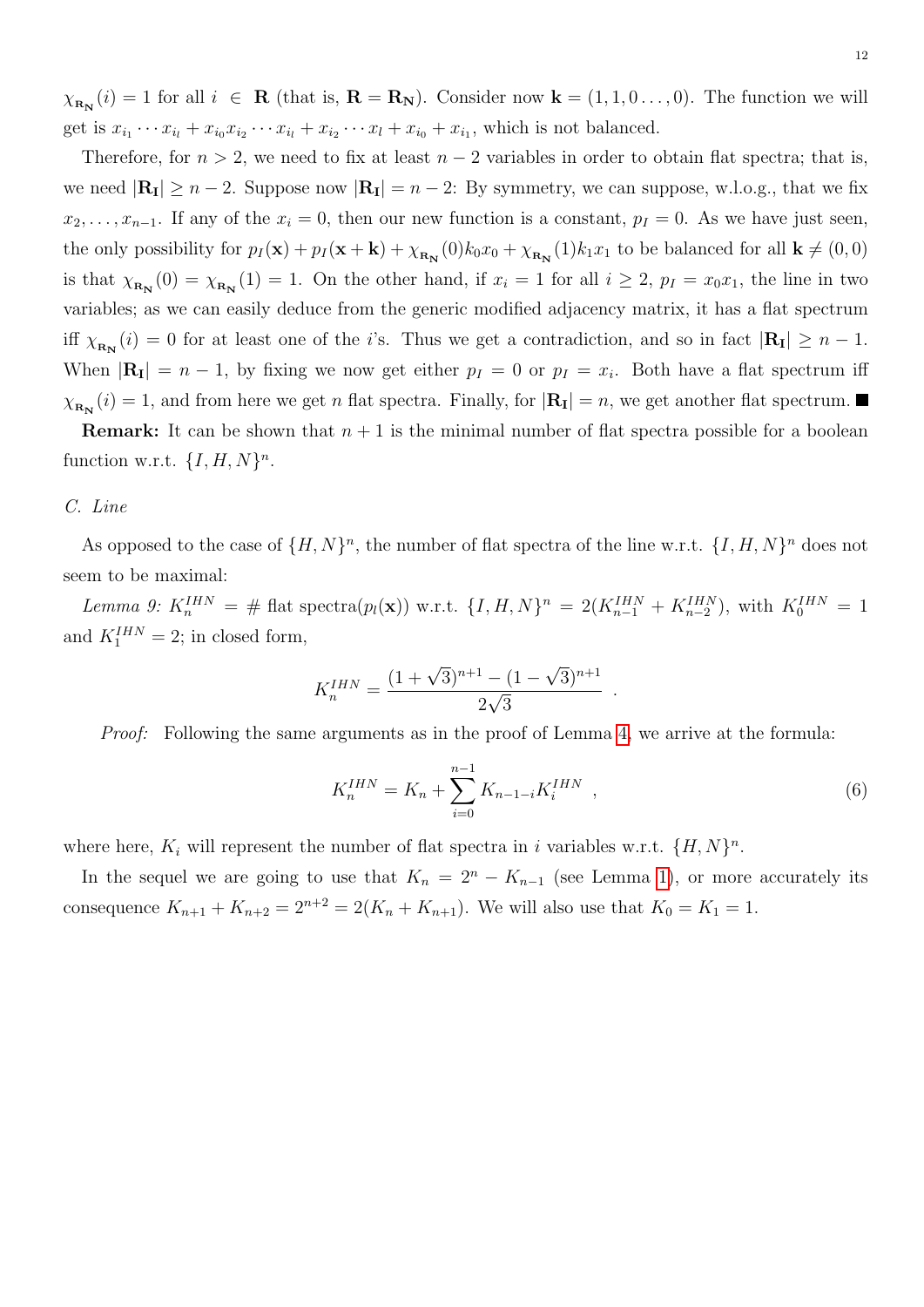Using [\(6\)](#page-11-1) we get

$$
2K_n^{IHN} + 2K_{n+1}^{IHN} = 2K_n + 2K_{n+1} + 2\sum_{i=0}^{n-1} K_{n-1-i}K_i^{IHN} + 2\sum_{i=0}^{n} K_{n-i}K_i^{IHN}
$$
  
\n
$$
= K_{n+2} + K_{n+1} + \sum_{i=0}^{n-1} K_i^{IHN} 2(K_{n-1-i} + K_{n-i}) + 2K_n^{IHN} K_0
$$
  
\n
$$
= K_{n+2} + \sum_{i=0}^{n-1} K_i^{IHN}(K_{n-i} + K_{n-i+1}) + K_n^{IHN}(K_0 + K_1) + K_{n+1}
$$
  
\n
$$
= K_{n+2} + \sum_{i=0}^{n} K_i^{IHN}(K_{n-i} + K_{n-i+1}) + K_{n+1}
$$
  
\n
$$
= K_{n+2} + \sum_{i=0}^{n} K_i^{IHN} K_{n-i+1} + K_{n+1} + \sum_{i=0}^{n} K_i^{IHN} K_{n-i}
$$
  
\n
$$
= K_{n+2} + \sum_{i=0}^{n+1} K_i^{IHN} K_{n-i+1} + K_{n+1}^{IHN}
$$
  
\n
$$
= K_{n+2} + \sum_{i=0}^{n+1} K_i^{IHN} K_{n-i+1} = K_{n+2}^{IHN}
$$

From here, we arrive to the closed formula.

Remark: This result can be gleaned, indirectly, from page 23 of [\[1\]](#page-15-3) as the evaluation of the interlace polynomial  $Q(x)$  for the path graph at  $x = 2$ .

# D. Clique

Although the clique function as defined in [\(2\)](#page-3-1) appears to be maximal w.r.t.  $\{I, H\}^n$ , it does not do so well w.r.t.  $\{I, H, N\}^n$ :

Lemma 10: 
$$
K_n^{IHN} = \#
$$
 flat spectra $(p_c(\mathbf{x}))$  w.r.t.  $\{I, H, N\}^n = 2K_{n-1}^{IHN} + 2^n$ ; in closed form,

$$
K_n^{IHN} = (n+1)2^{n-1}.
$$

*Proof:* As stated before, if we have a clique in n variables and we fix a subset in the set of variables (that is, we choose  $\mathbf{R}_{\mathbf{I}}$ ), we get a clique in  $n - |\mathbf{R}_{\mathbf{I}}|$  variables. Thereby, for each selection of  $\mathbf{R}_{\mathbf{I}}$  we have as many flat spectra as the number of flat spectra w.r.t.  $\{H, N\}^{n-|\mathbf{R}_{\mathbf{I}}|}$ , in  $n-|\mathbf{R}_{\mathbf{I}}|$ variables. Therefore,

# flat spectra
$$
(p_c(\mathbf{x}))
$$
 w.r.t.  $\{I, H, N\}^n = \sum_{i=0}^n {n \choose i} K_{n-i}$ ,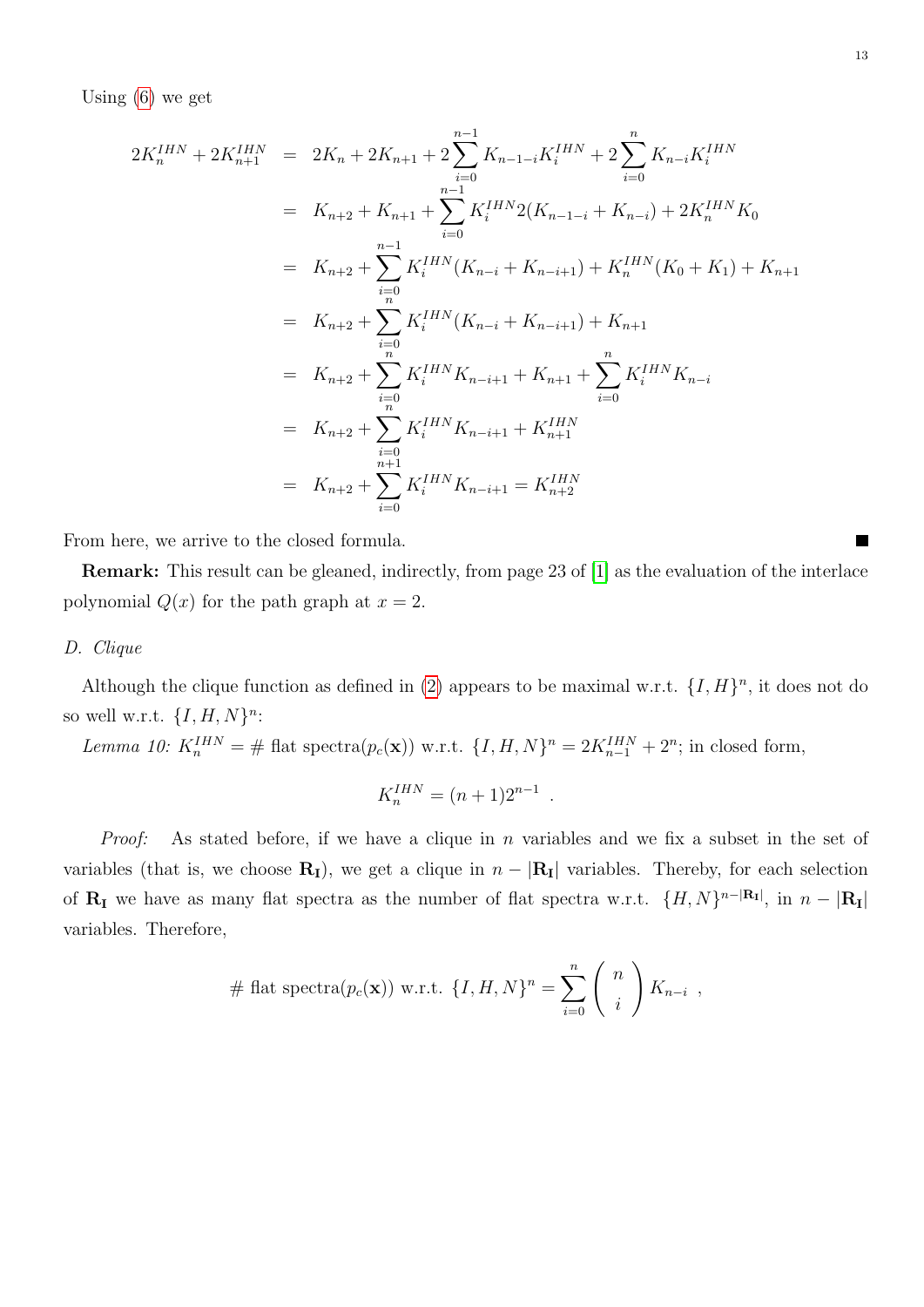where  $K_{n-i}$  is the number of flat spectra of the clique in  $n-i$  variables w.r.t.  $\{H, N\}^{n-i}$ . Now,

$$
\sum_{i=0}^{n} {n \choose i} K_{n-i} = \sum_{i=0}^{n} {n \choose n-i} K_i = \sum_{i=0}^{n} {n \choose i} K_i
$$
  
= 
$$
\sum_{i=0}^{n} {n \choose i} (i + \frac{1 + (-1)^i}{2})
$$
  
= 
$$
\sum_{i=0}^{n} {n \choose i} i + \sum_{i=0}^{n} {n \choose i} \frac{1}{2} + \sum_{i=0}^{n} {n \choose i} \frac{(-1)^i}{2}
$$
  
= 
$$
\sum_{i=0}^{n} {n \choose i} i + 2^{n-1} + 0
$$

Expanding the first term,

$$
\sum_{i=0}^{n} {n \choose i} i = {n \choose 0} 0 + {n \choose n} n + \sum_{i=1}^{n-1} {n \choose i} i
$$
  
=  $n + \sum_{i=1}^{n-1} \left[ {n-1 \choose i} + {n-1 \choose i-1} \right] i$   
=  $n + \sum_{i=0}^{n-1} {n-1 \choose i} i + \sum_{i=0}^{n-1} {n-1 \choose i-1} i$   
=  $n + 2 \sum_{i=0}^{n-1} {n-1 \choose i} i - {n-1 \choose n-1} (n-1) + \sum_{i=0}^{n-2} {n-1 \choose i}$   
=  $2 \sum_{i=0}^{n-1} {n-1 \choose i} + 1 + 2^{n-1} - {n-1 \choose n-1}$ 

Hence, we get that  $K_n^{IHN} = 2K_{n-1}^{IHN} + 2^n$ . From the recurrence relation we get the desired formula.

**Remark:** For the cases  $n = 2$ , 3, and 4,  $K_n^{IHN}$  of the clique function can be found by evaluating theinterlace polynomial  $Q(x)$  for the complete graph at  $x = 2$  ([\[1\]](#page-15-3), p.21).

# E. Clique-Line-Clique

For the *n* clique-line-*m* clique structure, as defined in  $(3)$ , the number of flat spectra is as follows: Lemma 11:  $K_{n,m}^{IHN} = #$  flat spectra $(p_{n,m}(\mathbf{x}))$  w.r.t.  $\{I, H, N\}^{n+m} = 2^{n+m-3}(3nm+2n+2m+2)$ .

*Proof:* Suppose that one or both of the connecting variables are in  $\mathbf{R}_{\mathbf{I}}$ : when we fix one of the connecting variables, we get two independent cliques, so from this case we get

$$
K_{n-1,C}^{IHN} K_{m,C}^{IHN} + K_{n,C}^{IHN} K_{m-1,C}^{IHN} - K_{n-1,C}^{IHN} K_{m-1,C}^{IHN} = 2^{m+n-4} (3nm + 2n + 2m) ,
$$

where  $K_{k,C}^{IHN}$  is the number of flat spectra of the clique in k variables w.r.t.  $\{I, H, N\}^k$ .

On the other hand, when none of the connecting variables are in  $R<sub>I</sub>$ , we get another clique-line-clique: suppose that we fix  $i$  variables in the first clique and  $j$  in the second one. In that case, we will have as many flat spectra as the number of flat spectra w.r.t.  $\{H, N\}^{n+m-i-j}$  of an  $(n-i)$  clique-line- $(m-j)$ clique. Considering all possible fixings in this case, we get: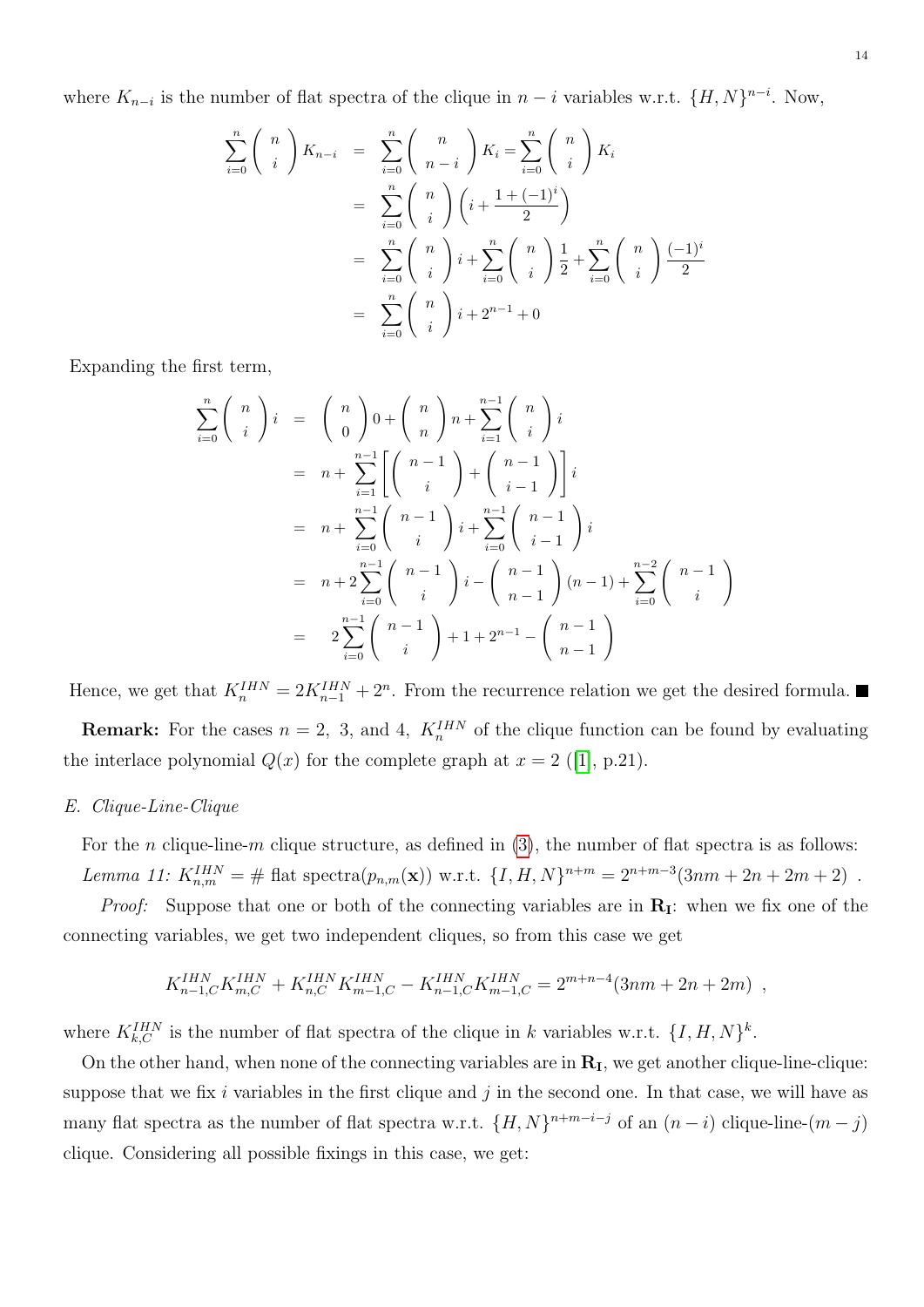$$
\sum_{i=0}^{n-1} \sum_{j=0}^{m-1} {n-1 \choose i} {m-1 \choose j} K_{n-i,m-j}^{HN} = 2^{m+n-4} (3nm + 2n + 2m + 4).
$$

# F. Comparison

It is well-known that optimal  $GF(4)$ -additive codes make optimal QECCs [\[6\]](#page-15-9). The mapping from a quadratic boolean function to a  $GF(4)$ -additive code is as follows. Let  $p(\mathbf{x})$  be a quadratic function over n variables with associated adjacency matrix, Γ. Then the generator matrix for a  $[n, 2<sup>n</sup>, d]$  GF(4)additive code is given by  $\Gamma + \omega I_n$ , where  $\omega^2 + \omega + 1 = 0$  over GF(4) and  $I_n$  is the  $n \times n$  identity matrix. This GF(4)-additive code can be interpreted as a  $[[n, 0, d]]$  QECC of the stabilizer type. Using the database at [\[7\]](#page-15-10), an exhaustive computer search for n variable quadratic boolean functions,  $4 \leq n \leq 9$ , finds one unique Local complementation (LC) orbit of functions for each n, whose number of flat spectra with respect to  $\{I, H, N\}^n$  is optimal. A representative for each of these orbits is listed in Table II. All of these functions map to additive zero-dimension QECCs with optimal distances (see  $[12]$  and  $[7]$ ).

It remains open as to whether the quadratic function with the optimal number of flat spectra w.r.t.  $\{I, H, N\}^n$  will always have optimal distance when viewed as a QECC, and vice versa. In any case, the approximate correspondence is to be expected as the QECC distance is equal to the aperiodic propagation criteria (APC) distance of the quadratic boolean functions, as presented in [\[8\]](#page-15-12). Furthermore, optimal propagation (aperiodic autocorrelation) criteria will relate to very good spectral properties via a generalised form of Fourier duality.

Tables III to V show an exhaustive computer search for boolean functions that achieve the optimal number of flat spectra w.r.t.  $\{I, H, N\}^n$  for cubics, quartics, and quintics respectively, where one representative function is given per LC orbit. As expected, the maximum number of flat spectra decreases as the algebraic degree of the boolean function rises. Also shown is the distance of the boolean function when viewed as a zero-dimensional (non-stabilizer) QECC. As with the quadratics, this distance parameter can be interpreted as the APC distance of a boolean function (see [\[8\]](#page-15-12) for more details). In all cases, the boolean functions shown in the tables achieve the maximum possible distance for their given algebraic degree.

# V. CONCLUSION

<span id="page-14-0"></span>We derived simple recursions for the number of flat spectra with respect to  $\{I, H, N\}^n$  for certain recursive quadratic boolean constructions, and we demonstrated that Quantum Error Correcting Codes with optimal distance appear to have the most flat spectra with respect to  $\{I, H, N\}^n$ , at least for small n. In subsequent work we hope to develop recursive formulae for nested-clique structures of the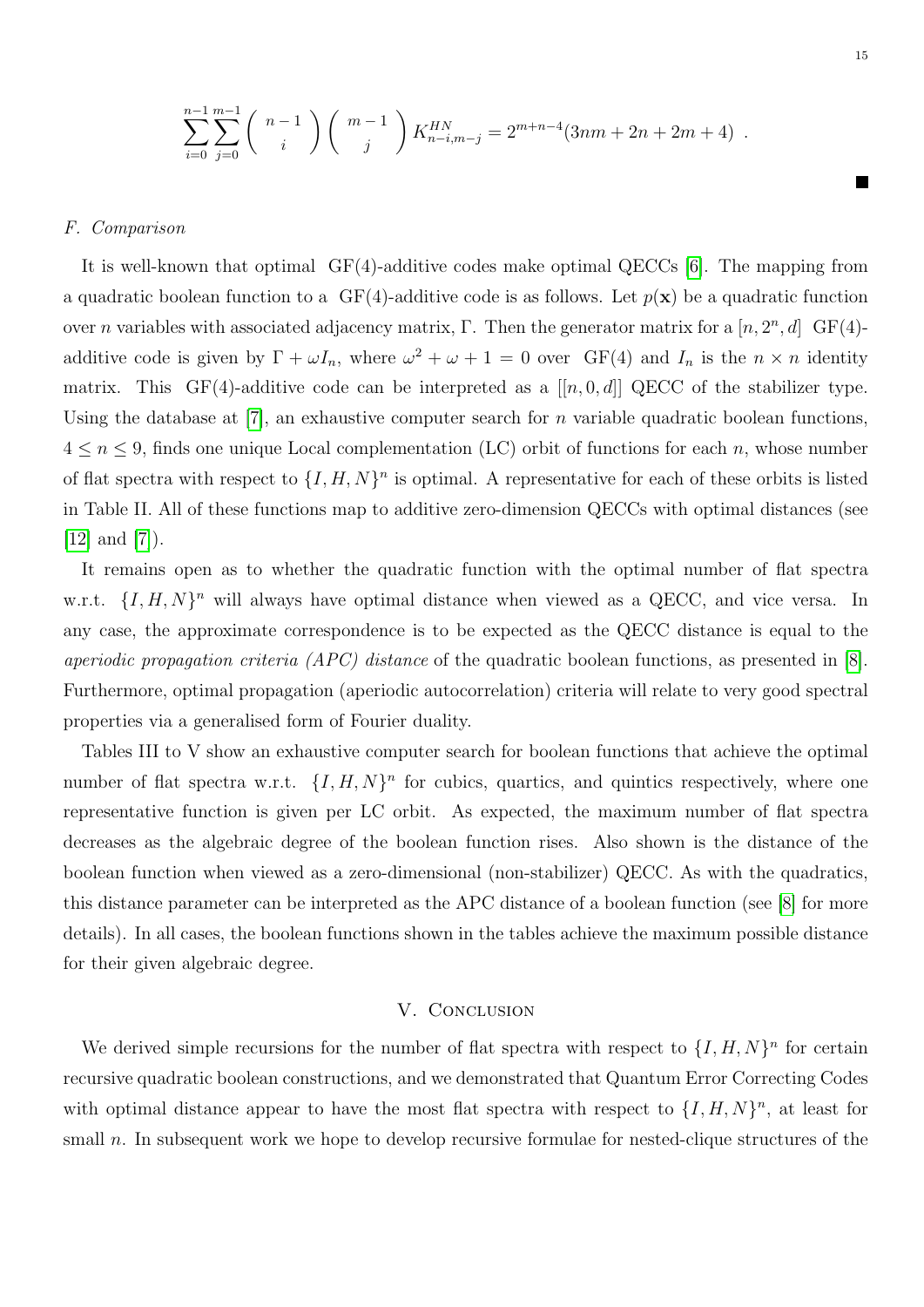type highlighted in [\[9\]](#page-15-1), as we expect that these will have many flat spectra w.r.t.  $\{I, H, N\}^n$ .

We also showed computationally that, for small  $n$ , the number of flat spectra decreases when the algebraic degree of the boolean function increases. Future work should seek to establish constructions for boolean functions of degree greater than two that have as large a number of flat spectra as possible w.r.t.  $\{I, H, N\}^n$ . More generally, it would be of interest to relax the criteria somewhat, and look for those functions which have many spectra with respect to  $\{I, H, N\}^n$  with a worst-case spectral power peak less than some low upper bound (see [\[9\]](#page-15-1)). One would expect, in this case, that many more boolean functions of degree  $> 2$  would be found that do well for this relaxed criteria. One promising line of inquiry in this context would be to apply and specialise the construction proposed at the end of [\[9\]](#page-15-1), which takes a global graph structure, where the graph 'nodes' partition the set of boolean variables, and where the nodes are 'linked' by permutations over these variable subsets, thereby obtaining higher-degree boolean functions with potentially favourable  $\{I, H, N\}^n$  spectra.

Finally we have answered, indirectly, a question posed at the end of [\[3\]](#page-15-4) as to a simple combinatorial explanation of the interlace polynomial q. It is evident that q summarises some of the spectral properties of the graph w.r.t.  $\{I, H\}^n$ . Similarly the interlace polynomial Q, as defined in [\[1\]](#page-15-3), summarises some of the spectral properties of the graph w.r.t.  $\{I, H, N\}^n$ . Furthermore our work provides a natural setting for future investigations into the generalisation of the interlace polynomial to hypergraphs.

#### **REFERENCES**

- <span id="page-15-3"></span>[1] M. Aigner and H. van der Holst, "Interlace Polynomials", Linear Algebra and its Applications, 377, pp. 11–30, 2004.
- <span id="page-15-2"></span>[2] R. Arratia, B. Bollobas, and G.B. Sorkin, "The Interlace Polynomial: a new graph polynomial", Proc. 11th Annual ACM-SIAM Symp. on Discrete Math., pp. 237–245, 2000.
- <span id="page-15-4"></span>[3] R. Arratia, B. Bollobas, and G.B. Sorkin, "The Interlace Polynomial of a Graph", J. Combin. Theory Ser. B, 92, 2, pp. 199–233, 2004. Preprint: [http://arxiv.org/abs/math/0209045,](http://arxiv.org/abs/math/0209045) v2, 13 Aug. 2004.
- <span id="page-15-5"></span>[4] R. Arratia, B. Bollobas, and G.B. Sorkin, "Two-Variable Interlace Polynomial", Combinatorica, 24, 4, pp. 567–584, 2004. Preprint: [http://arxiv.org/abs/math/0209054,](http://arxiv.org/abs/math/0209054) v3, 13 Aug. 2004.
- <span id="page-15-6"></span>[5] A. Bouchet, "Tutte-Martin Polynomials and Orienting Vectors of Isotropic Systems", Graphs Combin., 7, pp. 235–252, 1991.
- <span id="page-15-9"></span>[6] A.R. Calderbank,E.M. Rains,P.W. Shor and N.J.A. Sloane, "Quantum Error Correction Via Codes Over GF(4)," IEEE Trans. on Inform. Theory, 44, pp. 1369–1387, 1998, (preprint: [http://xxx.soton.ac.uk/abs/quant-ph/?9608006\)](http://xxx.soton.ac.uk/abs/quant-ph/?9608006).
- <span id="page-15-10"></span>[7] L.E. Danielsen, "Database of Self-Dual Quantum Codes", [http://www.ii.uib.no/˜larsed/vncorbits/](http://www.ii.uib.no/~larsed/vncorbits/), 2004.
- <span id="page-15-12"></span>[8] L.E. Danielsen, T.A. Gulliver and M.G. Parker, "Aperiodic Propagation Criteria for Boolean Functions," ECRYPT Document Number: STVL-UiB-1-APC-1.0, submitted to Inform. Comp., [http://www.ii.uib.no/˜matthew/GenDiff4.ps,](http://www.ii.uib.no/~matthew/GenDiff4.pdf) August 2004.
- <span id="page-15-1"></span>[9] L.E. Danielsen and M.G. Parker, "Spectral Orbits and Peak-to-Average Power Ratio of Boolean Functions with respect to the  $\{I, H, N\}^n$  Transform", SETA'04, Sequences and their Applications, Seoul, Accepted for Proceedings of SETA04, Lecture Notes in Computer Science, Springer-Verlag, 2005, [http://www.ii.uib.no/˜matthew/seta04-parihn.ps,](http://www.ii.uib.no/~matthew/seta04-parihn.pdf) October, 2004.
- <span id="page-15-8"></span>[10] J.A. Davis and J. Jedwab, "Peak-to-mean Power Control in OFDM, Golay Complementary Sequences and Reed-Muller Codes," IEEE Trans. Inform. Theory, Vol 45, No 7, pp. 2397–2417, Nov 1999.
- <span id="page-15-7"></span>[11] M.J.E. Golay, "Complementary Series", IRE Trans. Inform. Theory, IT-7, pp. 82–87, Apr. 1961.
- <span id="page-15-11"></span>[12] M. Grassl, "Bounds on dmin for additive  $[[n, k, d]]$  QECC", [http://iaks-www.ira.uka.de/home/grassl/QECC/TableIII.html,](http://iaks-www.ira.uka.de/home/grassl/QECC/TableIII.html) Feb. 2003.
- <span id="page-15-0"></span>[13] M. Hein, J. Eisert and H.J. Briegel, "Multi-Party Entanglement in Graph States", Phys. Rev. A, 69, 6, 2004. Preprint: [http://xxx.soton.ac.uk/abs/quant-ph/0307130.](http://xxx.soton.ac.uk/abs/quant-ph/0307130)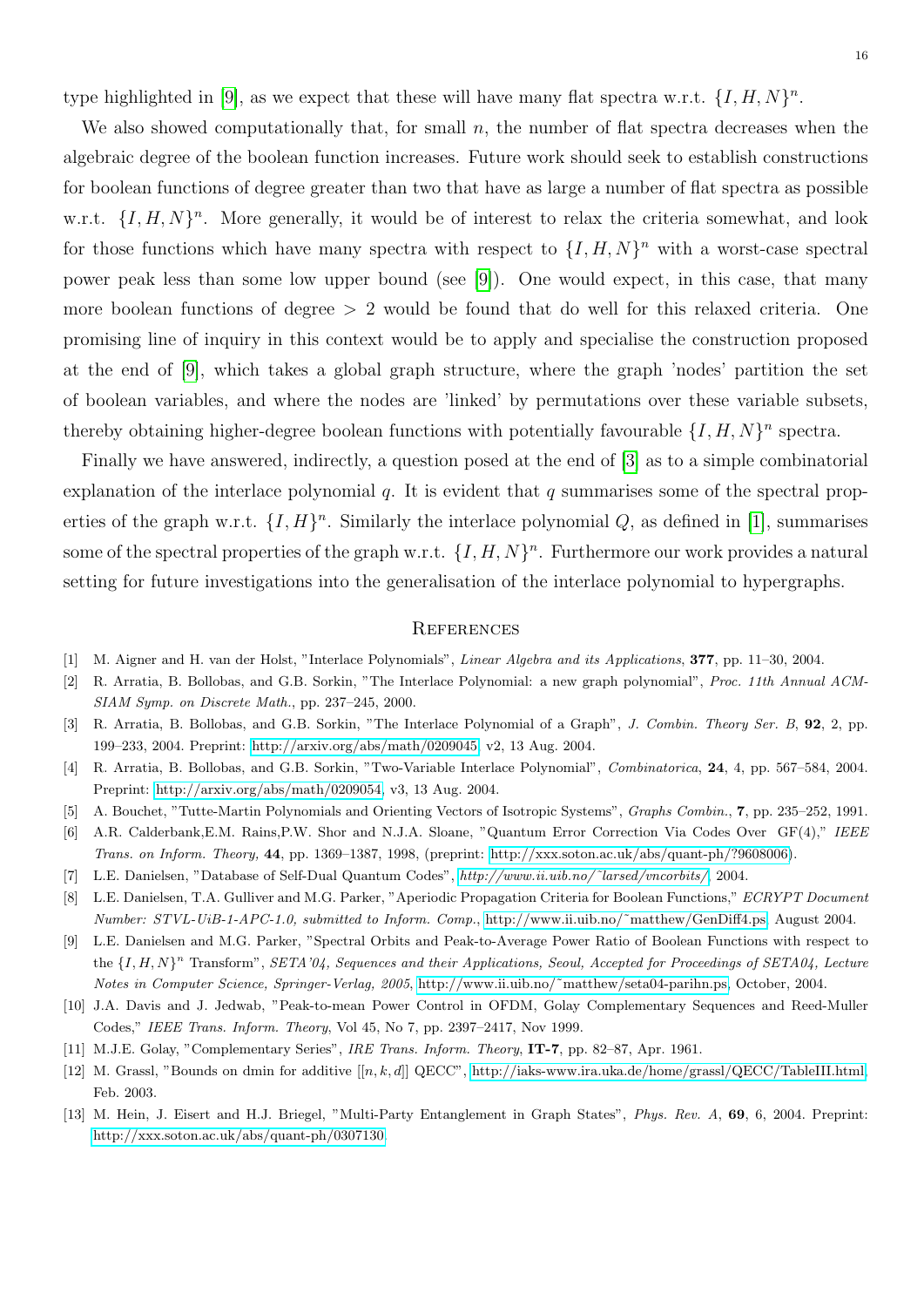- <span id="page-16-1"></span>[14] M.G. Parker and V. Rijmen, "The Quantum Entanglement of Binary and Bipolar Sequences", short version in Sequences and Their Applications, Discrete Mathematics and Theoretical Computer Science Series, Springer-Verlag, 2001, long version at<http://xxx.soton.ac.uk/abs/quant-ph/?0107106> or [http://www.ii.uib.no/˜matthew/BergDM2.ps,](http://www.ii.uib.no/~matthew/BergDM2.ps) June 2001.
- <span id="page-16-3"></span>[15] M.G. Parker and C. Tellambura, "A Construction for Binary Sequence Sets with Low Peak-to-Average Power Ratio", Technical Report No 242, Dept. of Informatics, University of Bergen, Norway, [http://www.ii.uib.no/publikasjoner/texrap/ps/2003-](http://www.ii.uib.no/publikasjoner/texrap/ps/2003-242.ps) [242.ps,](http://www.ii.uib.no/publikasjoner/texrap/ps/2003-242.ps) Feb 2003.
- <span id="page-16-0"></span>[16] C. Riera and M.G. Parker, "Generalised Bent Criteria for Boolean Functions (I)", [http://www.ii.uib.no/˜matthew/LCPartIf.ps,](http://www.ii.uib.no/~matthew/LCPartIf.pdf) 2004.
- <span id="page-16-2"></span>[17] O.S. Rothaus, "On Bent Functions", *J. Comb. Theory*, **20A**, pp. 300–305, 1976.
- <span id="page-16-4"></span>[18] W. Rudin, "Some Theorems on Fourier Coefficients", Proc. Amer. Math. Soc., No 10, pp. 855-859, 1959.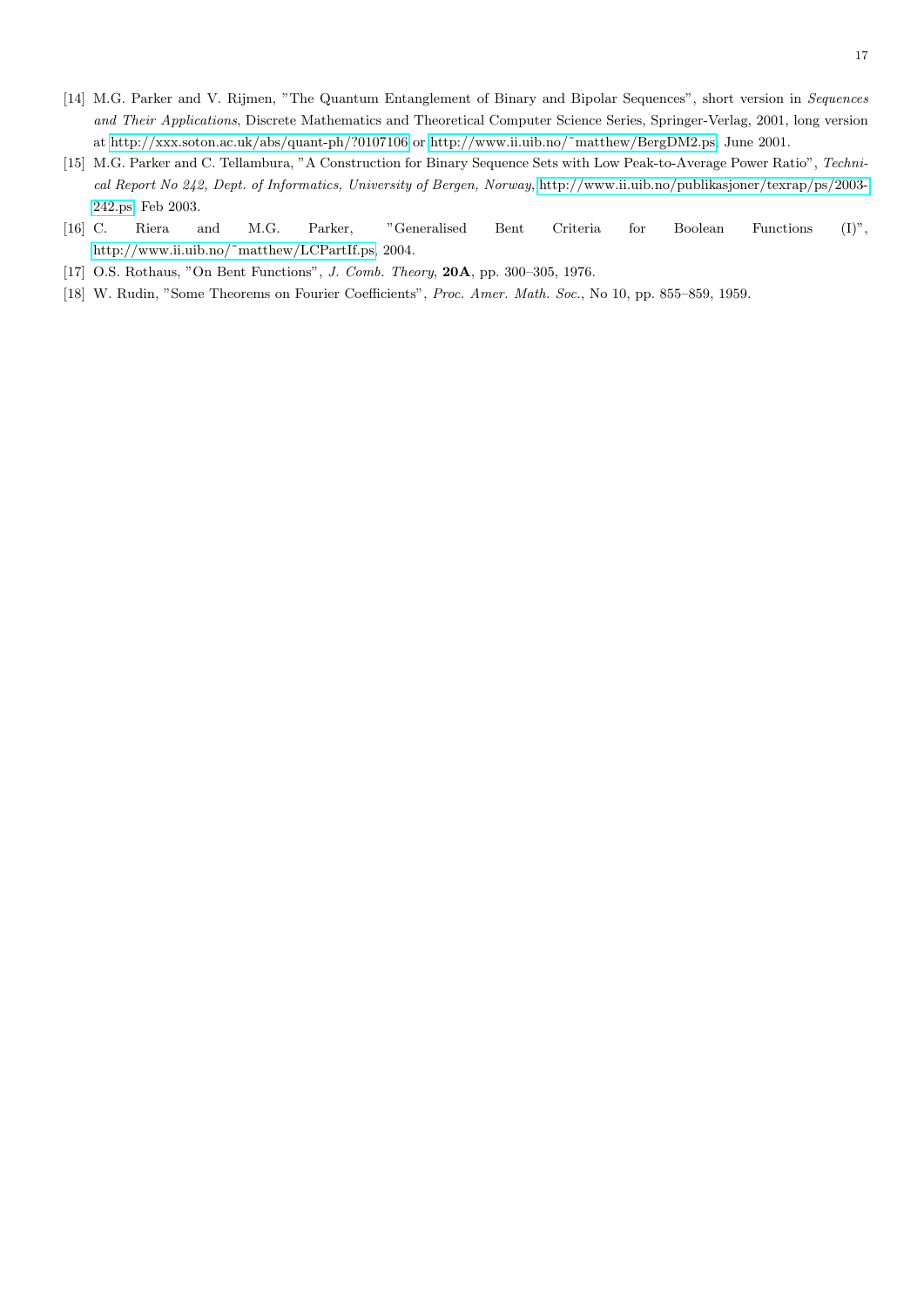VI. Appendix

<span id="page-17-0"></span>

| Function                                      | Monomial<br>(n > 2)    | Constant       | Line                                                                                  | Clique                | <i>n</i> clique-Line- <i>m</i> clique                                                                             |  |
|-----------------------------------------------|------------------------|----------------|---------------------------------------------------------------------------------------|-----------------------|-------------------------------------------------------------------------------------------------------------------|--|
| ANF                                           | $ x_0 \ldots x_{n-1} $ | $\overline{0}$ | $n-2$<br>$\sum_{j=0} x_j x_{j+1}$                                                     | $0 \le i < j \le n-1$ | $x_i x_j$ $\sum x_i x_j + x_{n-1} x_n + \sum$<br>$x_ix_j$<br>$0 \le i \le j \le n-1$<br>$n \leq i < j \leq n+m-1$ |  |
| $K_n^{HN}(K_{n,m}^{HN})$                      | $\overline{0}$         |                | $2^n$ $\frac{1}{3}(2^{n+1}+(-1)^n)$ $\left\lfloor n+\frac{1+(-1)^n}{2}\right\rfloor$  |                       | $3nm - n(\frac{1+(-1)^m}{2}) - m(\frac{1+(-1)^n}{2})$<br>$+3(\frac{1+(-1)^n}{2})(\frac{1+(-1)^m}{2})$             |  |
| $K_n^{IH}(K_{n,m}^{IH})$                      | $\mathbf{1}$           |                | $\frac{(1+\sqrt{5})^{n+1}+(1-\sqrt{5})^{n+1}}{2^{n+1}\sqrt{5}}$                       | $2^{n-1}$             | $5 \cdot 2^{n+m-4}$                                                                                               |  |
| $\left K_n^{IHN}(K_{n,m}^{IHN})\right $ $n+1$ |                        | $2^n$          | $\left  \frac{(1+\sqrt{3})^{n+1}-(1-\sqrt{3})^{n+1}}{2\sqrt{3}} \right  (n+1)2^{n-1}$ |                       | $2^{n+m-3}(3nm+2n+2m+2)$                                                                                          |  |

TABLE I

THE NUMBER OF FLAT SPECTRA W.R.T.  $\{H, N\}^n$ ,  $\{I, H\}^n$ , and  $\{I, H, N\}^n$  for some Quadratic Boolean FUNCTIONS

| $\eta$         | distance       | Quadratics Optimal for $K_n^{IHN}$                             | $K^{IHN}$ | $K_n^{IHN}$<br>for the line |
|----------------|----------------|----------------------------------------------------------------|-----------|-----------------------------|
| $\overline{4}$ | $\overline{2}$ | 02,13,23                                                       | 44        | 44                          |
| 5              | 3              | 01,02,13,24,34                                                 | 132       | 120                         |
| 6              |                | 01,02,05,13,15,24,25,34,35,45                                  | 396       | 328                         |
|                | 3              | 03,06,14,16,25,26,34,35,45                                     | 1096      | 896                         |
| 8              | 4              | $02,03,04,12,13,15,26,37,46,47,56,57,67$                       | 3256      | 2448                        |
| 9              | 4              | 04, 07, 08, 14, 16, 18, 25, 26, 28, 34, 35, 37, 57, 58, 67, 68 | 9432      | 6688                        |

TABLE II

THE MAXIMUM NUMBER OF FLAT SPECTRA W.R.T.  $\{I, H, N\}^n$  for QUADRATIC BOOLEAN FUNCTIONS